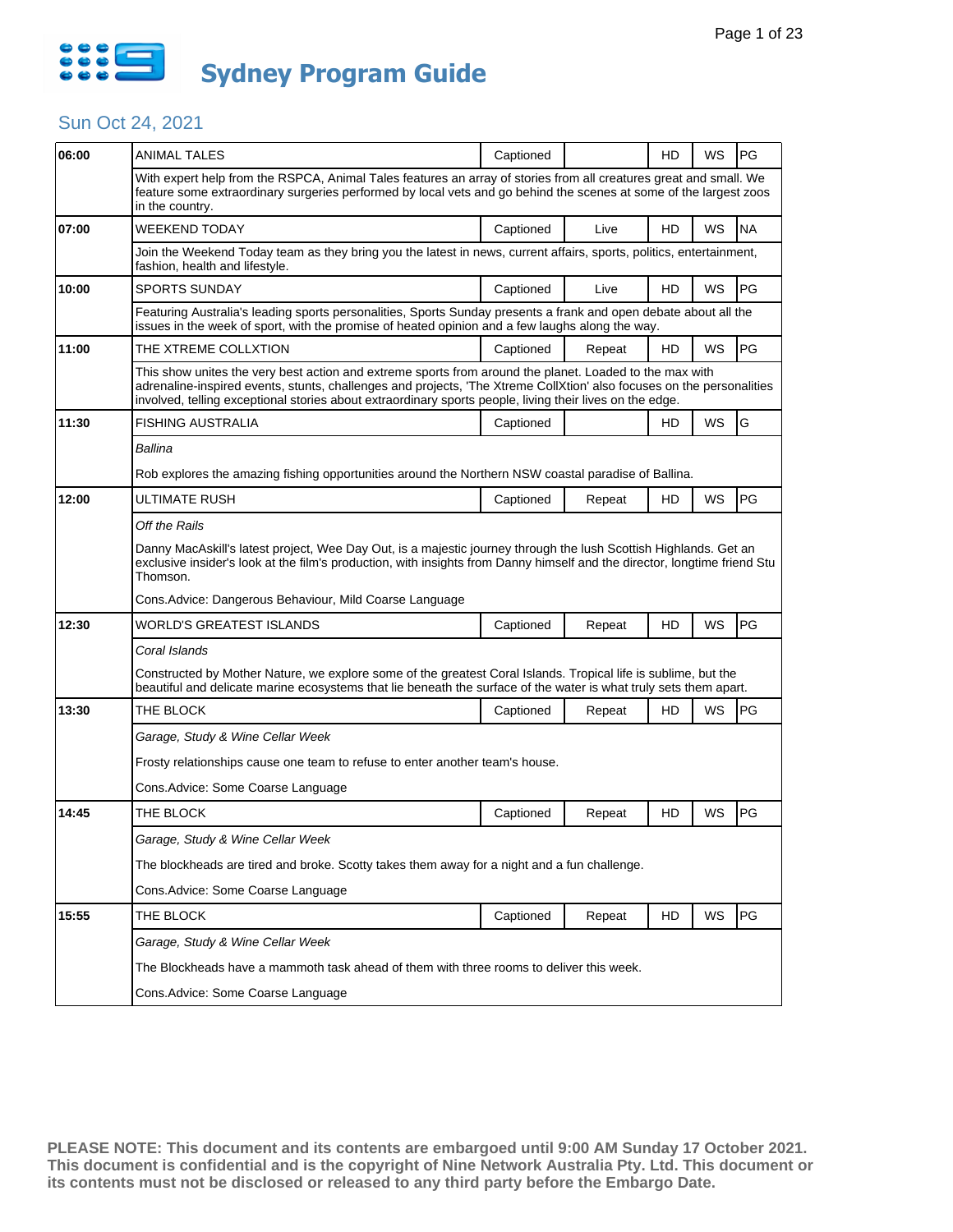

| 17:00 | ININE NEWS: FIRST AT FIVE                                                                                                    | Captioned | Live   | HD | WS | <b>NA</b> |  |
|-------|------------------------------------------------------------------------------------------------------------------------------|-----------|--------|----|----|-----------|--|
|       | See it first with Nine News; join the team for all the latest in news, sport and weather.                                    |           |        |    |    |           |  |
| 17:30 | <b>RBT</b>                                                                                                                   | Captioned | Repeat | HD | WS | PG        |  |
|       | Merry Widower                                                                                                                |           |        |    |    |           |  |
|       | Follow the police units for a unique behind-the-scenes look at RBT patrols testing for alcohol and drug affected<br>drivers. |           |        |    |    |           |  |
|       | Cons. Advice: Mild Coarse Language                                                                                           |           |        |    |    |           |  |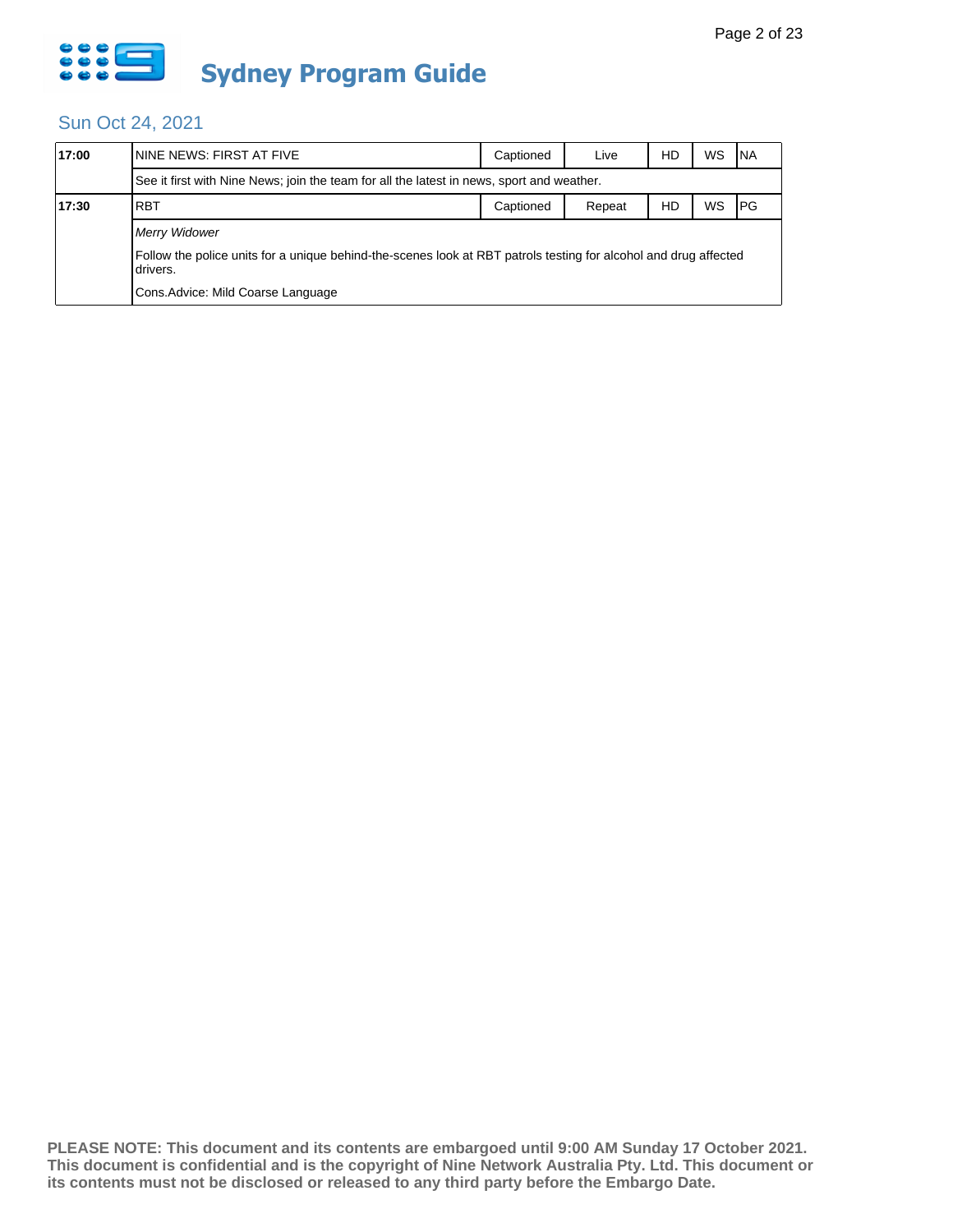

| 18:00 | NINE NEWS SUNDAY                                                                                                                                                                                                                                                                                                                             | Captioned | Live   | HD | WS        | <b>NA</b> |  |  |
|-------|----------------------------------------------------------------------------------------------------------------------------------------------------------------------------------------------------------------------------------------------------------------------------------------------------------------------------------------------|-----------|--------|----|-----------|-----------|--|--|
|       | Join Peter Overton and the Nine News team as they bring you the latest in news, sport and weather.                                                                                                                                                                                                                                           |           |        |    |           |           |  |  |
| 19:00 | THE BLOCK                                                                                                                                                                                                                                                                                                                                    | Captioned |        | HD | WS        | PG        |  |  |
|       | Garage/Study/Wine Cellars Reveal                                                                                                                                                                                                                                                                                                             |           |        |    |           |           |  |  |
|       | The teams struggle to finish their massive spaces before the judges arrive. Who takes home \$10,000?                                                                                                                                                                                                                                         |           |        |    |           |           |  |  |
|       | Cons.Advice: Some Coarse Language                                                                                                                                                                                                                                                                                                            |           |        |    |           |           |  |  |
| 20:30 | 60 MINUTES                                                                                                                                                                                                                                                                                                                                   | Captioned |        | HD | WS        | <b>NA</b> |  |  |
|       | 60 Minutes is Australia's leading current affairs programme, with a proven record of excellence over four decades.<br>Join television's top reporters as they investigate, analyse and uncover the issues affecting all Australians.                                                                                                         |           |        |    |           |           |  |  |
| 21:30 | <b>NINE NEWS LATE</b>                                                                                                                                                                                                                                                                                                                        | Captioned | Live   | HD | WS        | <b>NA</b> |  |  |
|       | Join the Nine News Late team for the very latest and for all of today's top stories from Australia and around the<br>world.                                                                                                                                                                                                                  |           |        |    |           |           |  |  |
| 22:00 | THE FIRST 48                                                                                                                                                                                                                                                                                                                                 | Captioned |        | HD | WS        | M         |  |  |
|       | Lester Street                                                                                                                                                                                                                                                                                                                                |           |        |    |           |           |  |  |
|       | Four adults and two children lay dead in was is being called the worst mass murder in 15 years. Detectives<br>scramble for clues and learn the deaths may be gang related. Can detectives locate the killers for before they take<br>anyone else out?                                                                                        |           |        |    |           |           |  |  |
|       | Cons.Advice: Adult Themes, Some Violence                                                                                                                                                                                                                                                                                                     |           |        |    |           |           |  |  |
| 23:00 | COLD CASE: NEW LEADS WANTED                                                                                                                                                                                                                                                                                                                  | Captioned | Repeat | HD | WS        | PG        |  |  |
|       | Tuitania Barclay                                                                                                                                                                                                                                                                                                                             |           |        |    |           |           |  |  |
|       | Follow the cold case teams as they re-open unsolved murder cases from police archives. Evidence is reviewed, old<br>interrogations reanalysed, new witnesses interrogated and new leads are followed up. Will these new discoveries<br>help to find the killer?                                                                              |           |        |    |           |           |  |  |
|       | Cons.Advice: Adult Themes, References to Violence                                                                                                                                                                                                                                                                                            |           |        |    |           |           |  |  |
| 23:50 | CHICAGO MED                                                                                                                                                                                                                                                                                                                                  | Captioned | Repeat | HD | WS        | M         |  |  |
|       | When to Let Go                                                                                                                                                                                                                                                                                                                               |           |        |    |           |           |  |  |
|       | Chicago Med, Fire and P.D. cross paths when a high-rise fire floods Med with victims, including Will and Jay<br>Halstead's father; Rhodes must save the life and career of Stella Kidd; Manning treats a burn victim.                                                                                                                        |           |        |    |           |           |  |  |
|       | Starring: Nick Gehlfuss, Yaya DaCosta, Torrey DeVitto                                                                                                                                                                                                                                                                                        |           |        |    |           |           |  |  |
|       | Cons.Advice: Medical Procedures, Themes                                                                                                                                                                                                                                                                                                      |           |        |    |           |           |  |  |
| 00:40 | THE GARDEN GURUS                                                                                                                                                                                                                                                                                                                             | Captioned | Repeat | HD | <b>WS</b> | G         |  |  |
|       | This week on The Garden Gurus, get you lawn ready for picnic season with Darren and Trevor. Later, Sue shows<br>you how to grow climbing veggies and Bonnie has a raised garden bed project for you to try at home!                                                                                                                          |           |        |    |           |           |  |  |
| 01:05 | THE XTREME COLLXTION                                                                                                                                                                                                                                                                                                                         | Captioned | Repeat | HD | <b>WS</b> | PG        |  |  |
|       | This show unites the very best action and extreme sports from around the planet. Loaded to the max with<br>adrenaline-inspired events, stunts, challenges and projects, 'The Xtreme CollXtion' also focuses on the personalities<br>involved, telling exceptional stories about extraordinary sports people, living their lives on the edge. |           |        |    |           |           |  |  |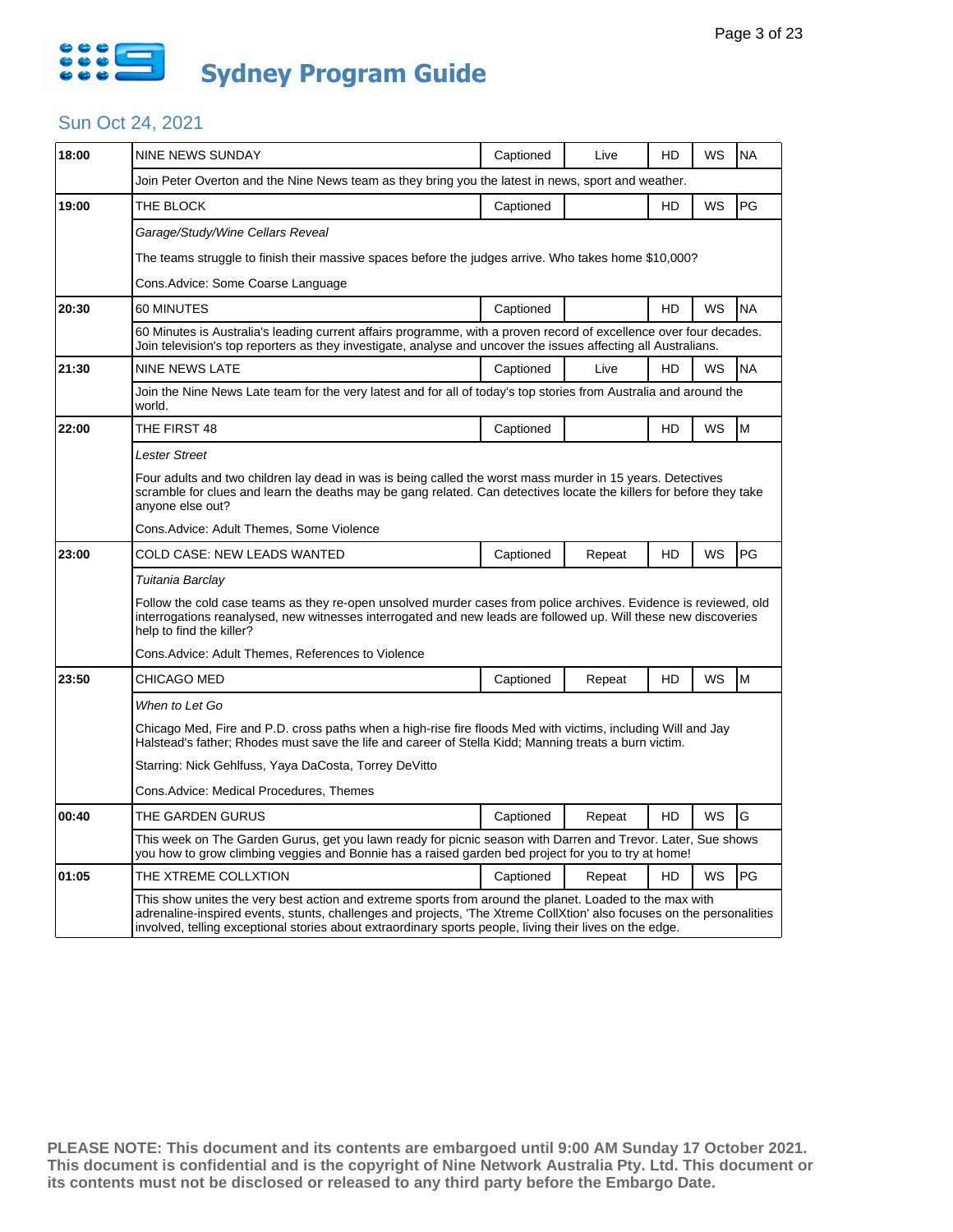

| 01:30 | TV SHOP - HOME SHOPPING                                                                                                                                                            |           | Repeat | HD | <b>WS</b> | G         |  |
|-------|------------------------------------------------------------------------------------------------------------------------------------------------------------------------------------|-----------|--------|----|-----------|-----------|--|
|       | Home shopping programme.                                                                                                                                                           |           |        |    |           |           |  |
| 02:00 | TV SHOP - HOME SHOPPING                                                                                                                                                            |           | Repeat | HD | <b>WS</b> | G         |  |
|       | Home shopping programme.                                                                                                                                                           |           |        |    |           |           |  |
| 02:30 | TV SHOP - HOME SHOPPING                                                                                                                                                            |           | Repeat | HD | <b>WS</b> | G         |  |
|       | Home shopping programme.                                                                                                                                                           |           |        |    |           |           |  |
| 03:00 | TV SHOP - HOME SHOPPING                                                                                                                                                            |           | Repeat | HD | <b>WS</b> | G         |  |
|       | Home shopping programme.                                                                                                                                                           |           |        |    |           |           |  |
| 03:30 | TV SHOP - HOME SHOPPING                                                                                                                                                            |           | Repeat | HD | WS        | G         |  |
|       | Home shopping programme.                                                                                                                                                           |           |        |    |           |           |  |
| 04:00 | TAKE TWO                                                                                                                                                                           |           | Repeat | HD | <b>WS</b> | G         |  |
|       | Home Shopping programme.                                                                                                                                                           |           |        |    |           |           |  |
| 04:30 | <b>TAKE TWO</b>                                                                                                                                                                    |           | Repeat | HD | WS        | G         |  |
|       | Home Shopping programme.                                                                                                                                                           |           |        |    |           |           |  |
| 05:00 | NINE NEWS EARLY EDITION                                                                                                                                                            | Captioned | Live   | HD | WS        | <b>NA</b> |  |
|       | Join the Nine News team first thing for up to date news from Australia and around the world as well as the latest in<br>sport and weather.                                         |           |        |    |           |           |  |
| 05:30 | TODAY                                                                                                                                                                              | Captioned | Live   | HD | WS        | <b>NA</b> |  |
|       | Join Allison Langdon, Karl Stefanovic and the TODAY team as they bring you the latest in news, current affairs,<br>sports, politics, entertainment, fashion, health and lifestyle. |           |        |    |           |           |  |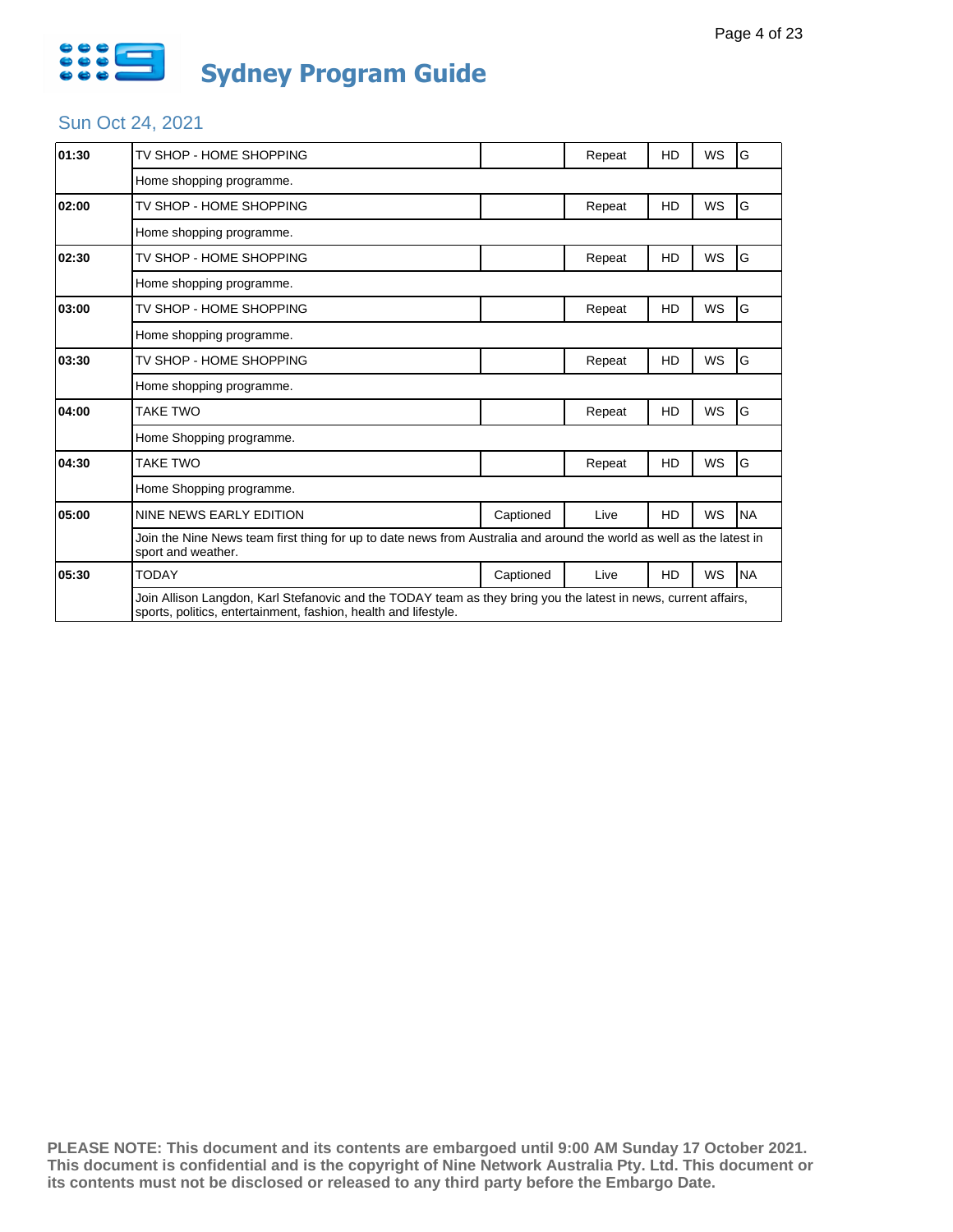

### Mon Oct 25, 2021

| 06:00 | <b>TODAY</b>                                                                                                                                                                                                                                                                            | Captioned | Live   | HD        | <b>WS</b> | <b>NA</b> |  |  |
|-------|-----------------------------------------------------------------------------------------------------------------------------------------------------------------------------------------------------------------------------------------------------------------------------------------|-----------|--------|-----------|-----------|-----------|--|--|
|       | Join Allison Langdon, Karl Stefanovic and the TODAY team as they bring you the latest in news, current affairs,<br>sports, politics, entertainment, fashion, health and lifestyle.                                                                                                      |           |        |           |           |           |  |  |
| 09:00 | <b>TODAY EXTRA</b>                                                                                                                                                                                                                                                                      | Captioned | Live   | <b>HD</b> | WS        | PG        |  |  |
|       | Join the TODAY EXTRA team for an exciting mix of topical issues, the best celebrity interviews, cooking with<br>Australia's top chefs, LIVE music performances, the latest in fashion and beauty trends.                                                                                |           |        |           |           |           |  |  |
| 11:30 | NINE'S MORNING NEWS                                                                                                                                                                                                                                                                     | Captioned | Live   | <b>HD</b> | WS        | <b>NA</b> |  |  |
|       | Join Nine's Morning News with up to the minute news on local and international news including sport, finance and<br>weather.                                                                                                                                                            |           |        |           |           |           |  |  |
| 12:00 | THE BLOCK                                                                                                                                                                                                                                                                               | Captioned | Repeat | HD        | <b>WS</b> | PG        |  |  |
|       | Garage/Study/Wine Cellars Reveal                                                                                                                                                                                                                                                        |           |        |           |           |           |  |  |
|       | The teams struggle to finish their massive spaces before the judges arrive. Who takes home \$10,000?                                                                                                                                                                                    |           |        |           |           |           |  |  |
|       | Cons.Advice: Some Coarse Language                                                                                                                                                                                                                                                       |           |        |           |           |           |  |  |
| 13:30 | <b>GETAWAY</b>                                                                                                                                                                                                                                                                          | Captioned | Repeat | HD        | WS        | PG        |  |  |
|       | This week on Getaway Lincoln Lewis joins the team as he takes us around Queensland's Granite Belt, Catriona is<br>showing off her mountain biking skills in the NSW snowy mountains plus some fun in the Fiji sun.                                                                      |           |        |           |           |           |  |  |
| 14:00 | <b>POINTLESS</b>                                                                                                                                                                                                                                                                        | Captioned |        | <b>HD</b> | WS        | PG        |  |  |
|       | Hosted by Alexander Armstrong with assistance from Richard Osman. In each episode four teams of two<br>contestants attempt to find correct but obscure answers to four rounds of general knowledge questions, with the<br>winning team eligible to compete for the show's cash jackpot. |           |        |           |           |           |  |  |
| 15:00 | <b>TIPPING POINT</b>                                                                                                                                                                                                                                                                    | Captioned |        | <b>HD</b> | WS        | PG        |  |  |
|       | Hosted by Ben Shepherd, four players are pit against a mesmerising machine. There are mystery prizes and a jaw-<br>dropping jackpot up for grabs for any player with the skill and strategy to see off their human rivals and conquer the<br>machine.                                   |           |        |           |           |           |  |  |
| 16:00 | NINE'S AFTERNOON NEWS                                                                                                                                                                                                                                                                   | Captioned | Live   | <b>HD</b> | WS        | <b>NA</b> |  |  |
|       | Nine's Afternoon News, live and local from Sydney with the latest news across Australia and around the world<br>including sport, and weather.                                                                                                                                           |           |        |           |           |           |  |  |
| 17:00 | <b>MILLIONAIRE HOT SEAT</b>                                                                                                                                                                                                                                                             | Captioned |        | <b>HD</b> | WS        | G         |  |  |
|       | Who will survive the Millionaire Hot Seat? Six contestants go head to head to win the cash. Hosted by Eddie<br>McGuire, Millionaire Hot Seat is a game of strategy, skill and survival.                                                                                                 |           |        |           |           |           |  |  |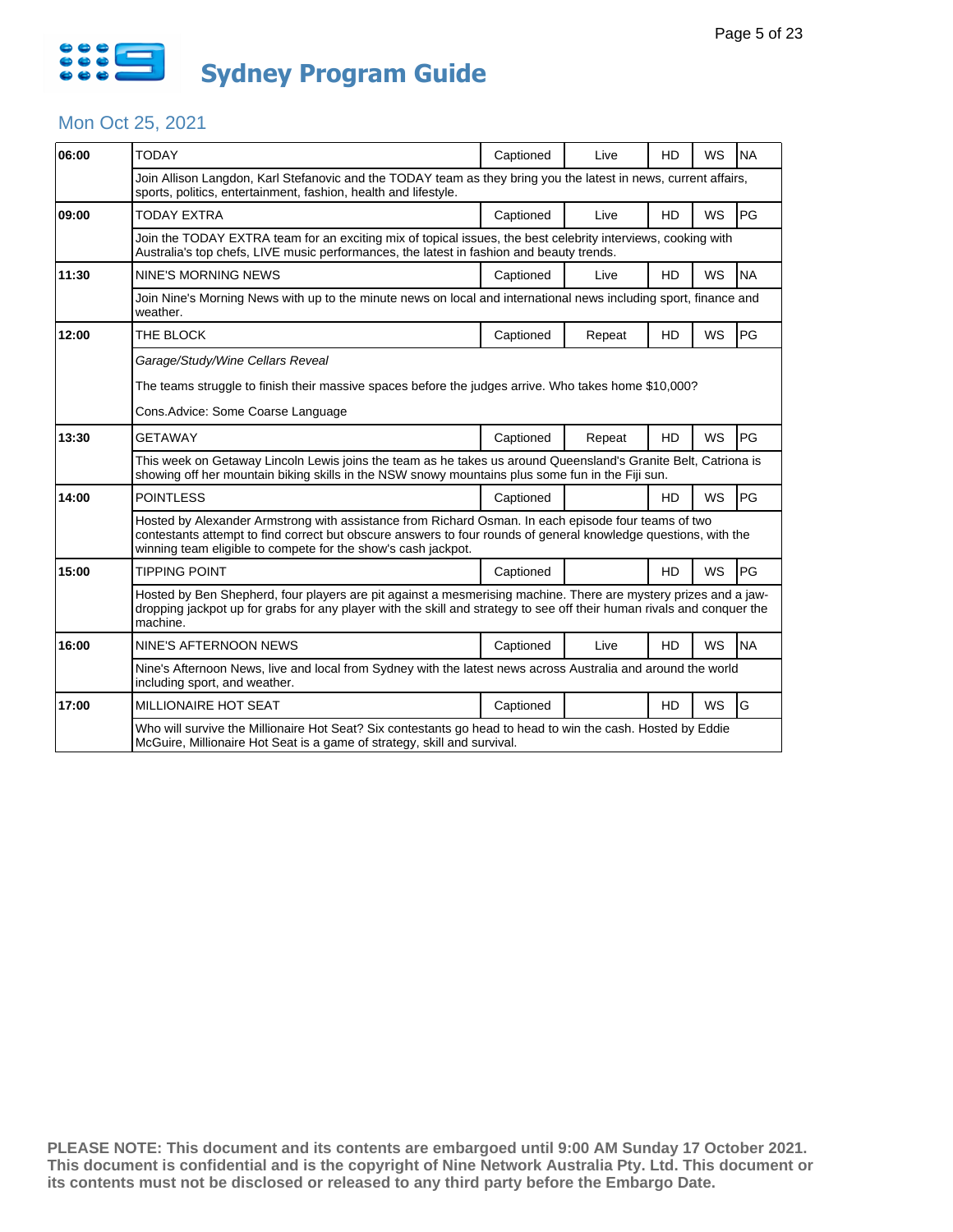

## Mon Oct 25, 2021

| 18:00 | <b>NINE NEWS</b>                                                                                                                                                                                                                                                                                                                                         | Captioned | Live   | HD | WS | <b>NA</b> |  |  |
|-------|----------------------------------------------------------------------------------------------------------------------------------------------------------------------------------------------------------------------------------------------------------------------------------------------------------------------------------------------------------|-----------|--------|----|----|-----------|--|--|
|       | Join Nine News for the latest in news and events that affect you in your local city, as well as news from across<br>Australia and the world.                                                                                                                                                                                                             |           |        |    |    |           |  |  |
| 19:00 | A CURRENT AFFAIR                                                                                                                                                                                                                                                                                                                                         | Captioned | Live   | HD | WS | <b>NA</b> |  |  |
|       | Hosted by Tracy Grimshaw, A Current Affair covers the realms of politics, crime, human rights, science, technology,<br>celebrities and entertainment - all investigated by a dedicated team.                                                                                                                                                             |           |        |    |    |           |  |  |
| 19:30 | THE BLOCK                                                                                                                                                                                                                                                                                                                                                | Captioned |        | HD | WS | PG        |  |  |
|       | Front Garden & Facade Week                                                                                                                                                                                                                                                                                                                               |           |        |    |    |           |  |  |
|       | With only one week left, will the contestants finish their houses on time or will front garden and facade prove to be<br>their toughest yet?                                                                                                                                                                                                             |           |        |    |    |           |  |  |
|       | Cons. Advice: Some Coarse Language                                                                                                                                                                                                                                                                                                                       |           |        |    |    |           |  |  |
| 20:45 | LOVE ISLAND AUSTRALIA                                                                                                                                                                                                                                                                                                                                    | Captioned |        | HD | WS | M         |  |  |
|       | For the first time Love Island Australia will be filmed in Australia, in the stunning location of northern NSW. Hosted<br>by Sophie Monk, a group of sexy singles are set to entertain and provide some much needed laughs as they seek<br>true love.                                                                                                    |           |        |    |    |           |  |  |
|       | Cons. Advice: Sexual References, Some Coarse Language                                                                                                                                                                                                                                                                                                    |           |        |    |    |           |  |  |
| 21:45 | KATH & KIM                                                                                                                                                                                                                                                                                                                                               | Captioned | Repeat | HD | WS | PG        |  |  |
|       | Money                                                                                                                                                                                                                                                                                                                                                    |           |        |    |    |           |  |  |
|       | Kath is desperate to raise the money to hire a carriage for the wedding. When all else fails she holds a lingerie<br>party, with Kim and Sharon as models. Kel asks Brett to be his best man. Kim becomes obsessed with the internet,<br>indulging in home shopping and chatroom dating. Kel suspects Kath has a new lover.                              |           |        |    |    |           |  |  |
|       | Starring: Gina Riley, Jane Turner, Magda Szubanski                                                                                                                                                                                                                                                                                                       |           |        |    |    |           |  |  |
|       | Cons.Advice: Sexual References, Some Coarse Language                                                                                                                                                                                                                                                                                                     |           |        |    |    |           |  |  |
| 22:20 | KATH & KIM                                                                                                                                                                                                                                                                                                                                               | Captioned | Repeat | HD | WS | PG        |  |  |
|       | Party                                                                                                                                                                                                                                                                                                                                                    |           |        |    |    |           |  |  |
|       | Kim organises Kath's hen's night after rejecting Sharon's idea – a marathon session of Rocky and Mighty Ducks<br>videos. Kath and Kim have a night to remember after their drinks are apparently "spiked". Kel and Brett's sedate<br>"Buck's turn" ends horribly when they are robbed and chained up in their underwear outside Flinders Street Station. |           |        |    |    |           |  |  |
|       | Starring: Gina Riley, Jane Turner, Magda Szubanski                                                                                                                                                                                                                                                                                                       |           |        |    |    |           |  |  |
|       | Cons. Advice: Sexual References, Some Coarse Language                                                                                                                                                                                                                                                                                                    |           |        |    |    |           |  |  |
| 22:55 | NINE NEWS LATE                                                                                                                                                                                                                                                                                                                                           | Captioned | Live   | HD | WS | <b>NA</b> |  |  |
|       | Join the Nine News Late team for the very latest and for all of today's top stories from Australia and around the<br>world.                                                                                                                                                                                                                              |           |        |    |    |           |  |  |
| 23:25 | <b>NEW AMSTERDAM</b>                                                                                                                                                                                                                                                                                                                                     | Captioned | Repeat | HD | WS | M         |  |  |
|       | <b>Boundaries</b>                                                                                                                                                                                                                                                                                                                                        |           |        |    |    |           |  |  |
|       | Max creates chaos when he volunteers New Amsterdam to take over for a short-staffed neighbouring hospital;<br>Frome has a crisis of conscience about the funding for a hospital garden; an eager resident learns a secret about<br>Bloom.                                                                                                                |           |        |    |    |           |  |  |
|       | Starring: Ryan Eggold, Janet Montgomery, Freema Agyeman                                                                                                                                                                                                                                                                                                  |           |        |    |    |           |  |  |
|       | Cons.Advice: Medical Procedures, Themes                                                                                                                                                                                                                                                                                                                  |           |        |    |    |           |  |  |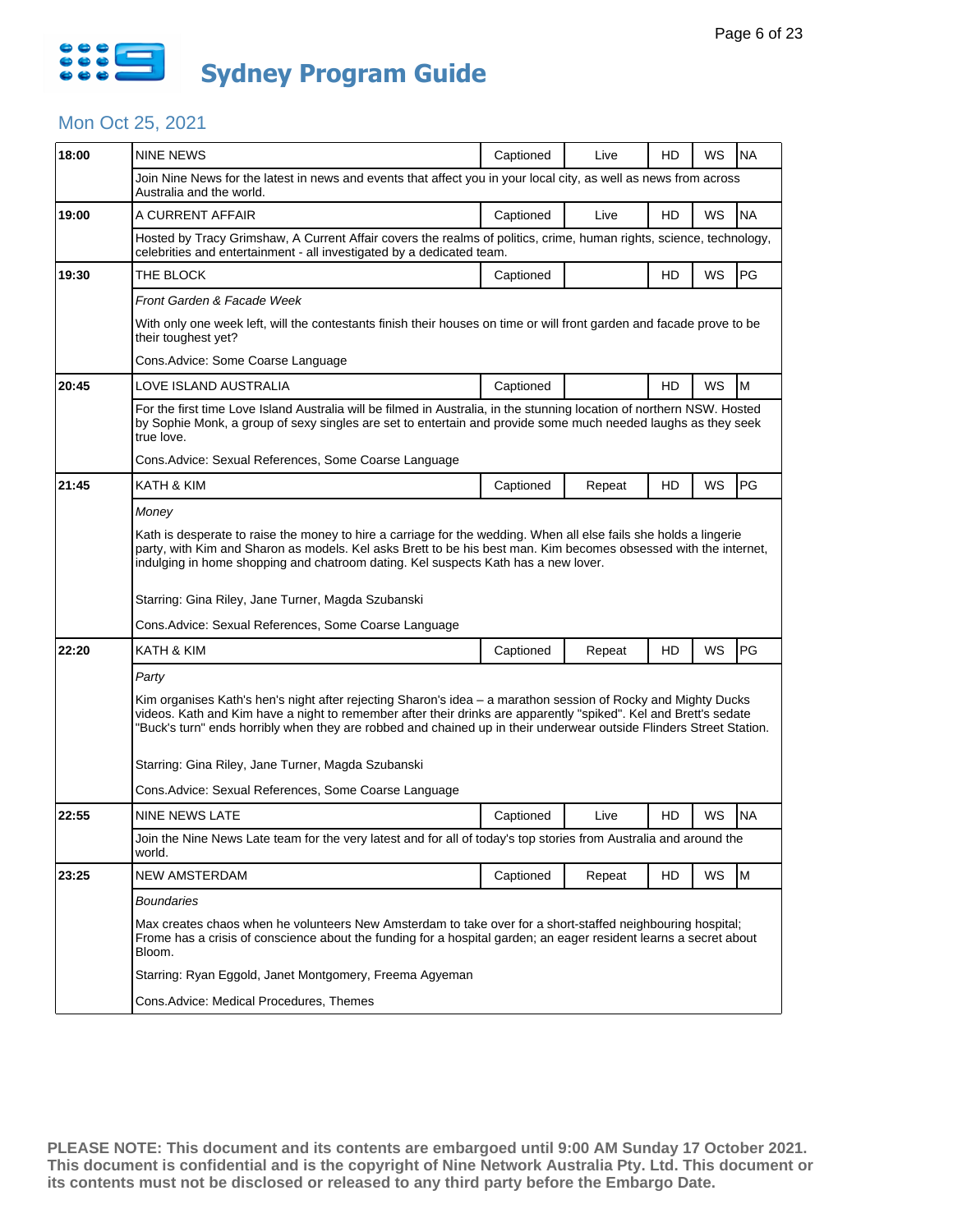

### Mon Oct 25, 2021

| 00:10 | <b>TIPPING POINT</b>                                                                                                                                                                                                                                  | Captioned | Repeat | HD        | WS        | PG        |
|-------|-------------------------------------------------------------------------------------------------------------------------------------------------------------------------------------------------------------------------------------------------------|-----------|--------|-----------|-----------|-----------|
|       | Hosted by Ben Shepherd, four players are pit against a mesmerising machine. There are mystery prizes and a jaw-<br>dropping jackpot up for grabs for any player with the skill and strategy to see off their human rivals and conquer the<br>machine. |           |        |           |           |           |
| 01:05 | A CURRENT AFFAIR                                                                                                                                                                                                                                      | Captioned | Repeat | <b>HD</b> | <b>WS</b> | <b>NA</b> |
|       | Hosted by Tracy Grimshaw, A Current Affair covers the realms of politics, crime, human rights, science, technology,<br>celebrities and entertainment - all investigated by a dedicated team.                                                          |           |        |           |           |           |
| 01:30 | TV SHOP - HOME SHOPPING                                                                                                                                                                                                                               |           | Repeat | HD        | <b>WS</b> | G         |
|       | Home shopping programme.                                                                                                                                                                                                                              |           |        |           |           |           |
| 02:00 | TV SHOP - HOME SHOPPING                                                                                                                                                                                                                               |           | Repeat | HD        | WS        | G         |
|       | Home shopping programme.                                                                                                                                                                                                                              |           |        |           |           |           |
| 02:30 | <b>GLOBAL SHOP</b>                                                                                                                                                                                                                                    |           | Repeat | HD        | WS        | G         |
|       | Copper Chef Titan Pan                                                                                                                                                                                                                                 |           |        |           |           |           |
|       | Home shopping programme.                                                                                                                                                                                                                              |           |        |           |           |           |
| 03:00 | TV SHOP - HOME SHOPPING                                                                                                                                                                                                                               |           | Repeat | HD        | <b>WS</b> | G         |
|       | Home shopping programme.                                                                                                                                                                                                                              |           |        |           |           |           |
| 03:30 | TV SHOP - HOME SHOPPING                                                                                                                                                                                                                               |           | Repeat | HD        | WS        | G         |
|       | Home shopping programme.                                                                                                                                                                                                                              |           |        |           |           |           |
| 04:00 | <b>TAKE TWO</b>                                                                                                                                                                                                                                       |           | Repeat | HD        | WS        | G         |
|       | Home Shopping programme.                                                                                                                                                                                                                              |           |        |           |           |           |
| 04:30 | <b>TAKE TWO</b>                                                                                                                                                                                                                                       |           | Repeat | HD        | <b>WS</b> | G         |
|       | Home Shopping programme.                                                                                                                                                                                                                              |           |        |           |           |           |
| 05:00 | NINE NEWS EARLY EDITION                                                                                                                                                                                                                               | Captioned | Live   | <b>HD</b> | WS        | <b>NA</b> |
|       | Join the Nine News team first thing for up to date news from Australia and around the world as well as the latest in<br>sport and weather.                                                                                                            |           |        |           |           |           |
| 05:30 | TODAY                                                                                                                                                                                                                                                 | Captioned | Live   | HD.       | WS        | <b>NA</b> |
|       | Join Allison Langdon, Karl Stefanovic and the TODAY team as they bring you the latest in news, current affairs,<br>sports, politics, entertainment, fashion, health and lifestyle.                                                                    |           |        |           |           |           |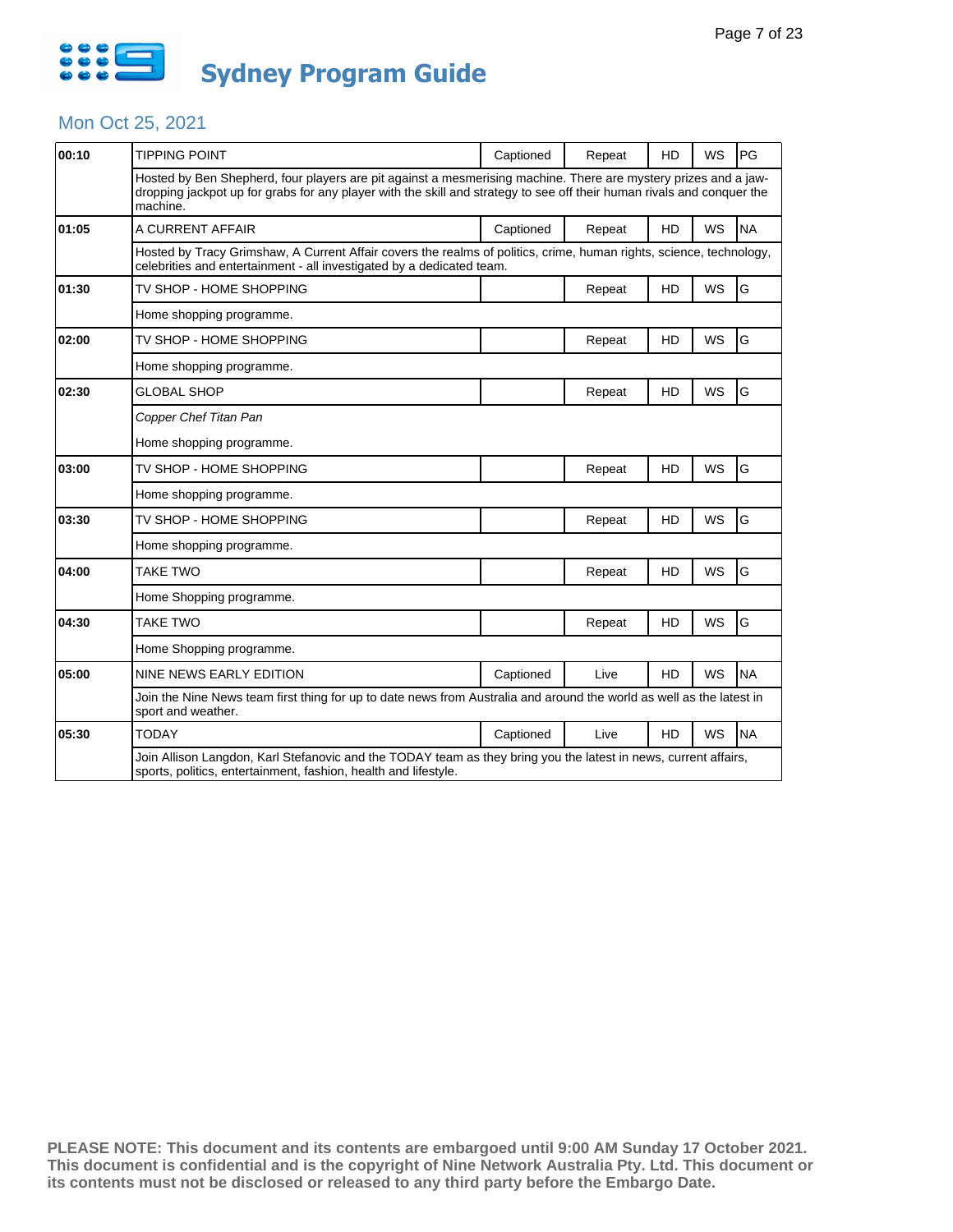

# Tue Oct 26, 2021

| 06:00 | TODAY                                                                                                                                                                                                                                                                                                                                                                                                  | Captioned | Live   | HD        | WS        | <b>NA</b> |  |  |
|-------|--------------------------------------------------------------------------------------------------------------------------------------------------------------------------------------------------------------------------------------------------------------------------------------------------------------------------------------------------------------------------------------------------------|-----------|--------|-----------|-----------|-----------|--|--|
|       | Join Allison Langdon, Karl Stefanovic and the TODAY team as they bring you the latest in news, current affairs,<br>sports, politics, entertainment, fashion, health and lifestyle.                                                                                                                                                                                                                     |           |        |           |           |           |  |  |
| 09:00 | TODAY EXTRA                                                                                                                                                                                                                                                                                                                                                                                            | Captioned | Live   | HD        | <b>WS</b> | PG        |  |  |
|       | Join the TODAY EXTRA team for an exciting mix of topical issues, the best celebrity interviews, cooking with<br>Australia's top chefs, LIVE music performances, the latest in fashion and beauty trends.                                                                                                                                                                                               |           |        |           |           |           |  |  |
| 11:30 | NINE'S MORNING NEWS                                                                                                                                                                                                                                                                                                                                                                                    | Captioned | Live   | HD        | WS        | <b>NA</b> |  |  |
|       | Join Nine's Morning News with up to the minute news on local and international news including sport, finance and<br>weather.                                                                                                                                                                                                                                                                           |           |        |           |           |           |  |  |
| 12:00 | THE BLOCK                                                                                                                                                                                                                                                                                                                                                                                              | Captioned | Repeat | HD        | WS        | PG        |  |  |
|       | Front Garden & Facade Week                                                                                                                                                                                                                                                                                                                                                                             |           |        |           |           |           |  |  |
|       | With only one week left, will the contestants finish their houses on time or will front garden and facade prove to be<br>their toughest yet?                                                                                                                                                                                                                                                           |           |        |           |           |           |  |  |
|       | Cons. Advice: Some Coarse Language                                                                                                                                                                                                                                                                                                                                                                     |           |        |           |           |           |  |  |
| 13:15 | <b>EXPLORE</b>                                                                                                                                                                                                                                                                                                                                                                                         | Captioned | Repeat | HD        | <b>WS</b> | G         |  |  |
|       | <b>Well Bread</b>                                                                                                                                                                                                                                                                                                                                                                                      |           |        |           |           |           |  |  |
|       | Explore TV takes you around the world to places you'll never forget.                                                                                                                                                                                                                                                                                                                                   |           |        |           |           |           |  |  |
| 13:30 | <b>GOOD FOOD KITCHEN</b>                                                                                                                                                                                                                                                                                                                                                                               | Captioned | Repeat | <b>HD</b> | <b>WS</b> | G         |  |  |
|       | Adam makes his Wok-fried chicken with capsicum and black vinegar, and Chicken escalopes with green peppercorn<br>cream sauce. Danielle makes Roast sweet potatoes with tamarind, peanut and lime, and we're joined in the kitchen<br>by Australian food royalty as Mark Best (Good Food Chef of the Year, and the three-hatted Marque restaurant)<br>brings some spice with Yellow dal and red mullet. |           |        |           |           |           |  |  |
| 14:00 | <b>POINTLESS</b>                                                                                                                                                                                                                                                                                                                                                                                       | Captioned |        | HD        | WS        | PG        |  |  |
|       | Hosted by Alexander Armstrong with assistance from Richard Osman. In each episode four teams of two<br>contestants attempt to find correct but obscure answers to four rounds of general knowledge questions, with the<br>winning team eligible to compete for the show's cash jackpot.                                                                                                                |           |        |           |           |           |  |  |
| 15:00 | TIPPING POINT                                                                                                                                                                                                                                                                                                                                                                                          | Captioned |        | <b>HD</b> | WS        | PG        |  |  |
|       | Hosted by Ben Shepherd, four players are pit against a mesmerising machine. There are mystery prizes and a jaw-<br>dropping jackpot up for grabs for any player with the skill and strategy to see off their human rivals and conquer the<br>machine.                                                                                                                                                  |           |        |           |           |           |  |  |
| 16:00 | NINE'S AFTERNOON NEWS                                                                                                                                                                                                                                                                                                                                                                                  | Captioned | Live   | HD        | WS        | <b>NA</b> |  |  |
|       | Nine's Afternoon News, live and local from Sydney with the latest news across Australia and around the world<br>including sport, and weather.                                                                                                                                                                                                                                                          |           |        |           |           |           |  |  |
| 17:00 | MILLIONAIRE HOT SEAT                                                                                                                                                                                                                                                                                                                                                                                   | Captioned |        | HD        | <b>WS</b> | G         |  |  |
|       | Who will survive the Millionaire Hot Seat? Six contestants go head to head to win the cash. Hosted by Eddie<br>McGuire, Millionaire Hot Seat is a game of strategy, skill and survival.                                                                                                                                                                                                                |           |        |           |           |           |  |  |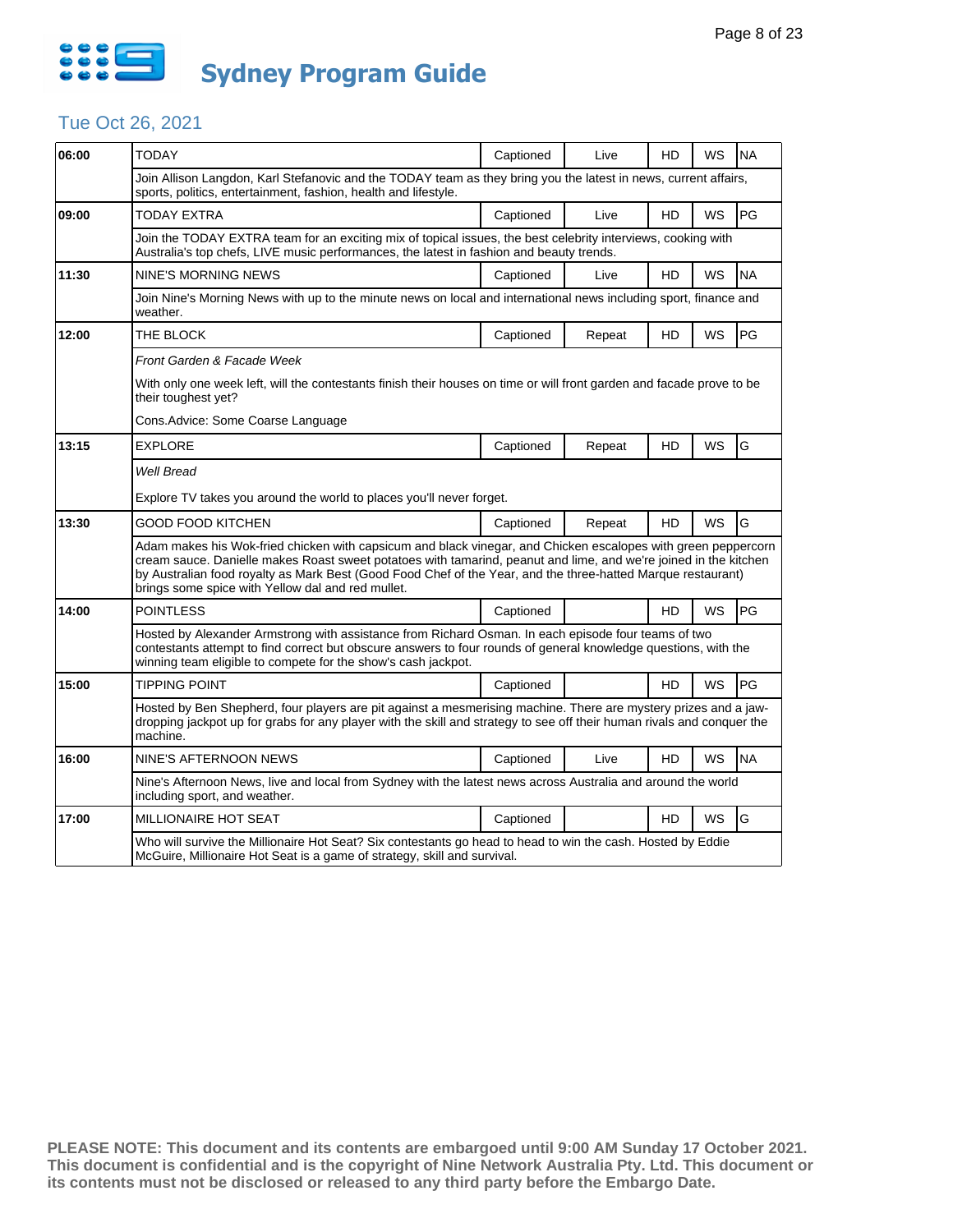

# Tue Oct 26, 2021

| 18:00 | <b>NINE NEWS</b>                                                                                                                                                                                                                                      | Captioned | Live   | HD | WS | <b>NA</b> |  |  |
|-------|-------------------------------------------------------------------------------------------------------------------------------------------------------------------------------------------------------------------------------------------------------|-----------|--------|----|----|-----------|--|--|
|       | Join Nine News for the latest in news and events that affect you in your local city, as well as news from across<br>Australia and the world.                                                                                                          |           |        |    |    |           |  |  |
| 19:00 | A CURRENT AFFAIR                                                                                                                                                                                                                                      | Captioned | Live   | HD | WS | <b>NA</b> |  |  |
|       | Hosted by Tracy Grimshaw, A Current Affair covers the realms of politics, crime, human rights, science, technology,<br>celebrities and entertainment - all investigated by a dedicated team.                                                          |           |        |    |    |           |  |  |
| 19:30 | THE BLOCK                                                                                                                                                                                                                                             | Captioned |        | HD | WS | PG        |  |  |
|       | Front Garden & Facade Week                                                                                                                                                                                                                            |           |        |    |    |           |  |  |
|       | Tensions rise, money troubles are everywhere and Bronte Court is chaotic as The Blockheads work on their front<br>gardens and facades.                                                                                                                |           |        |    |    |           |  |  |
|       | Cons.Advice: Some Coarse Language                                                                                                                                                                                                                     |           |        |    |    |           |  |  |
| 20:40 | LOVE ISLAND AUSTRALIA                                                                                                                                                                                                                                 | Captioned |        | HD | WS | M         |  |  |
|       | For the first time Love Island Australia will be filmed in Australia, in the stunning location of northern NSW. Hosted<br>by Sophie Monk, a group of sexy singles are set to entertain and provide some much needed laughs as they seek<br>true love. |           |        |    |    |           |  |  |
|       | Cons. Advice: Sexual References, Some Coarse Language                                                                                                                                                                                                 |           |        |    |    |           |  |  |
| 21:40 | <b>TRAVEL GUIDES</b>                                                                                                                                                                                                                                  | Captioned | Repeat | HD | WS | PG        |  |  |
|       | Vietnam                                                                                                                                                                                                                                               |           |        |    |    |           |  |  |
|       | Our Travel Guides are in Vietnam. In Hanoi they'll live like the locals, navigating through busy streets, sampling<br>cuisine, shopping and joining a motorbike tour. They'll also visit a Pearl farm in Halong Bay. Will our guides be<br>impressed? |           |        |    |    |           |  |  |
|       | Cons. Advice: Mild Coarse Language                                                                                                                                                                                                                    |           |        |    |    |           |  |  |
| 22:40 | NINE NEWS LATE                                                                                                                                                                                                                                        | Captioned | Live   | HD | WS | <b>NA</b> |  |  |
|       | Join the Nine News Late team for the very latest and for all of today's top stories from Australia and around the<br>world.                                                                                                                           |           |        |    |    |           |  |  |
| 23:10 | DAMIAN LEWIS: SPY WARS                                                                                                                                                                                                                                | Captioned |        | HD | WS | M         |  |  |
|       | Trojan Horse                                                                                                                                                                                                                                          |           |        |    |    |           |  |  |
|       | The story of Vladimir Vetrov, originally a high ranking KGB Officer stationed in Paris during the Cold War which later<br>became a secret operative for the French intelligence service.                                                              |           |        |    |    |           |  |  |
|       | Cons.Advice: Some Violence                                                                                                                                                                                                                            |           |        |    |    |           |  |  |
| 00:05 | <b>TIPPING POINT</b>                                                                                                                                                                                                                                  | Captioned | Repeat | HD | WS | PG        |  |  |
|       | Hosted by Ben Shepherd, four players are pit against a mesmerising machine. There are mystery prizes and a jaw-<br>dropping jackpot up for grabs for any player with the skill and strategy to see off their human rivals and conquer the<br>machine. |           |        |    |    |           |  |  |
| 01:00 | A CURRENT AFFAIR                                                                                                                                                                                                                                      | Captioned | Repeat | HD | WS | <b>NA</b> |  |  |
|       | Hosted by Tracy Grimshaw, A Current Affair covers the realms of politics, crime, human rights, science, technology,<br>celebrities and entertainment - all investigated by a dedicated team.                                                          |           |        |    |    |           |  |  |
| 01:30 | TV SHOP - HOME SHOPPING                                                                                                                                                                                                                               |           | Repeat | HD | WS | G         |  |  |
|       | Home shopping programme.                                                                                                                                                                                                                              |           |        |    |    |           |  |  |
| 02:00 | TV SHOP - HOME SHOPPING                                                                                                                                                                                                                               |           | Repeat | HD | WS | G         |  |  |
|       | Home shopping programme.                                                                                                                                                                                                                              |           |        |    |    |           |  |  |
|       |                                                                                                                                                                                                                                                       |           |        |    |    |           |  |  |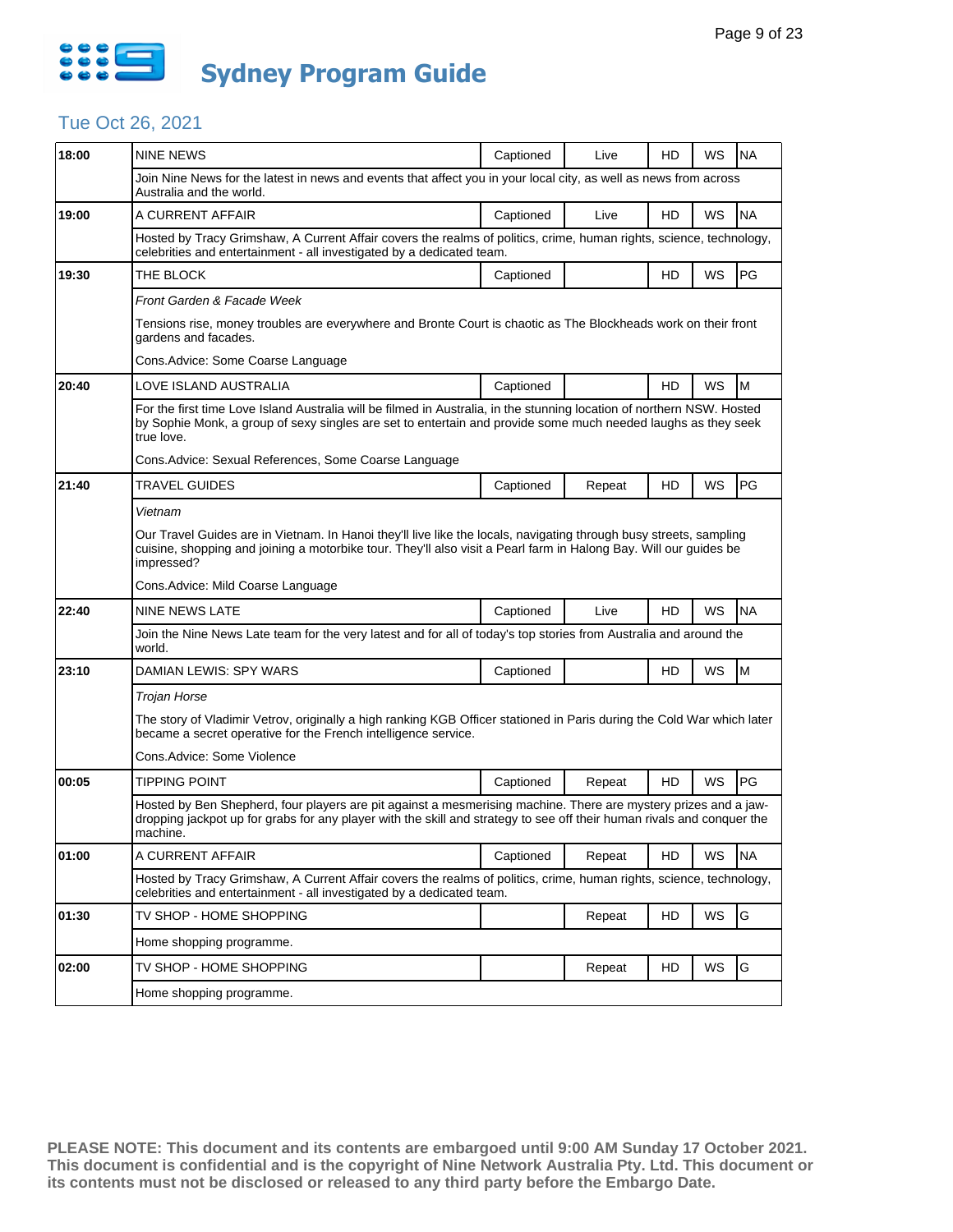

# Tue Oct 26, 2021

| 02:30 | TV SHOP - HOME SHOPPING                                                                                                                                                            |           | Repeat | HD | WS        | G          |  |
|-------|------------------------------------------------------------------------------------------------------------------------------------------------------------------------------------|-----------|--------|----|-----------|------------|--|
|       | Home shopping programme.                                                                                                                                                           |           |        |    |           |            |  |
| 03:00 | TV SHOP - HOME SHOPPING                                                                                                                                                            |           | Repeat | HD | WS        | G          |  |
|       | Home shopping programme.                                                                                                                                                           |           |        |    |           |            |  |
| 03:30 | TV SHOP - HOME SHOPPING                                                                                                                                                            |           | Repeat | HD | WS        | G          |  |
|       | Home shopping programme.                                                                                                                                                           |           |        |    |           |            |  |
| 04:00 | TAKE TWO                                                                                                                                                                           |           | Repeat | HD | WS        | G          |  |
|       | Home Shopping programme.                                                                                                                                                           |           |        |    |           |            |  |
| 04:30 | TAKE TWO                                                                                                                                                                           |           | Repeat | HD | WS        | G          |  |
|       | Home Shopping programme.                                                                                                                                                           |           |        |    |           |            |  |
| 05:00 | NINE NEWS EARLY EDITION                                                                                                                                                            | Captioned | Live   | HD | <b>WS</b> | <b>NA</b>  |  |
|       | Join the Nine News team first thing for up to date news from Australia and around the world as well as the latest in<br>sport and weather.                                         |           |        |    |           |            |  |
| 05:30 | <b>TODAY</b>                                                                                                                                                                       | Captioned | Live   | HD | <b>WS</b> | <b>INA</b> |  |
|       | Join Allison Langdon, Karl Stefanovic and the TODAY team as they bring you the latest in news, current affairs,<br>sports, politics, entertainment, fashion, health and lifestyle. |           |        |    |           |            |  |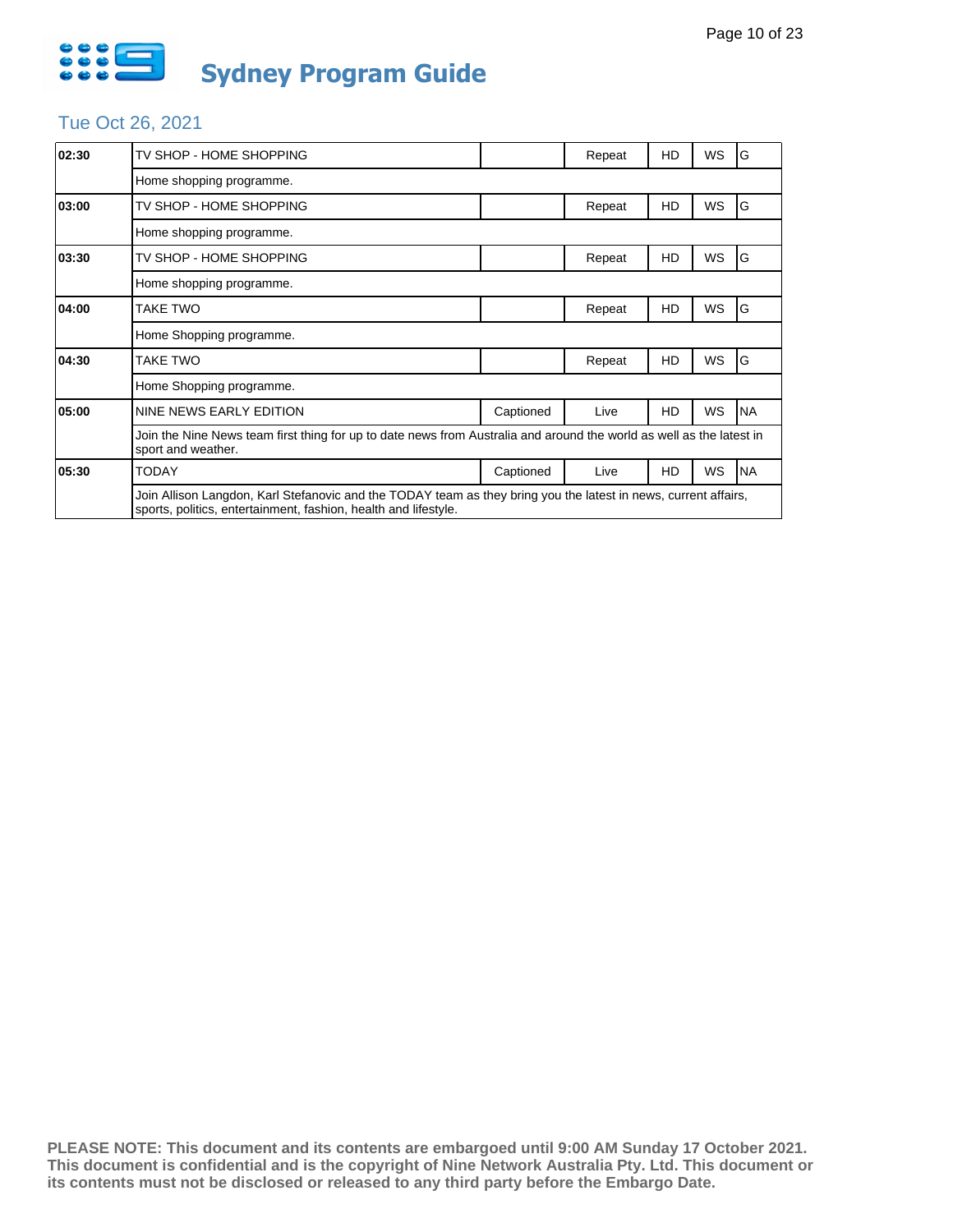

# Wed Oct 27, 2021

| 06:00 | <b>TODAY</b>                                                                                                                                                                                                                                                                            | Captioned | Live   | HD        | <b>WS</b> | <b>NA</b> |  |  |
|-------|-----------------------------------------------------------------------------------------------------------------------------------------------------------------------------------------------------------------------------------------------------------------------------------------|-----------|--------|-----------|-----------|-----------|--|--|
|       | Join Allison Langdon, Karl Stefanovic and the TODAY team as they bring you the latest in news, current affairs,<br>sports, politics, entertainment, fashion, health and lifestyle.                                                                                                      |           |        |           |           |           |  |  |
| 09:00 | <b>TODAY EXTRA</b>                                                                                                                                                                                                                                                                      | Captioned | Live   | HD        | WS        | PG        |  |  |
|       | Join the TODAY EXTRA team for an exciting mix of topical issues, the best celebrity interviews, cooking with<br>Australia's top chefs, LIVE music performances, the latest in fashion and beauty trends.                                                                                |           |        |           |           |           |  |  |
| 11:30 | NINE'S MORNING NEWS                                                                                                                                                                                                                                                                     | Captioned | Live   | HD        | WS        | <b>NA</b> |  |  |
|       | Join Nine's Morning News with up to the minute news on local and international news including sport, finance and<br>weather.                                                                                                                                                            |           |        |           |           |           |  |  |
| 12:00 | THE BLOCK                                                                                                                                                                                                                                                                               | Captioned | Repeat | HD        | <b>WS</b> | PG        |  |  |
|       | Front Garden & Facade Week                                                                                                                                                                                                                                                              |           |        |           |           |           |  |  |
|       | Tensions rise, money troubles are everywhere and Bronte Court is chaotic as The Blockheads work on their front<br>gardens and facades.                                                                                                                                                  |           |        |           |           |           |  |  |
|       | Cons. Advice: Some Coarse Language                                                                                                                                                                                                                                                      |           |        |           |           |           |  |  |
| 13:00 | <b>DESPERATE HOUSEWIVES</b>                                                                                                                                                                                                                                                             | Captioned |        | HD        | WS        | M         |  |  |
|       | The Story of Lucy and Jessie                                                                                                                                                                                                                                                            |           |        |           |           |           |  |  |
|       | Susan gets up close and personal with another woman, Bree will stop at nothing to protect herself from Orson's<br>shameful habit, Gaby convinces Carlos to hire Lynette, and Edie delves deeper into Dave's past.                                                                       |           |        |           |           |           |  |  |
|       | Starring: Teri Hatcher, Felicity Huffman, Marcia Cross                                                                                                                                                                                                                                  |           |        |           |           |           |  |  |
|       | Cons. Advice: Mature Themes, Sexual References                                                                                                                                                                                                                                          |           |        |           |           |           |  |  |
| 14:00 | <b>POINTLESS</b>                                                                                                                                                                                                                                                                        | Captioned |        | <b>HD</b> | WS        | PG        |  |  |
|       | Hosted by Alexander Armstrong with assistance from Richard Osman. In each episode four teams of two<br>contestants attempt to find correct but obscure answers to four rounds of general knowledge questions, with the<br>winning team eligible to compete for the show's cash jackpot. |           |        |           |           |           |  |  |
| 15:00 | TIPPING POINT                                                                                                                                                                                                                                                                           | Captioned |        | HD        | WS        | PG        |  |  |
|       | Hosted by Ben Shepherd, four players are pit against a mesmerising machine. There are mystery prizes and a jaw-<br>dropping jackpot up for grabs for any player with the skill and strategy to see off their human rivals and conquer the<br>machine.                                   |           |        |           |           |           |  |  |
| 16:00 | NINE'S AFTERNOON NEWS                                                                                                                                                                                                                                                                   | Captioned | Live   | HD        | WS        | <b>NA</b> |  |  |
|       | Nine's Afternoon News, live and local from Sydney with the latest news across Australia and around the world<br>including sport, and weather.                                                                                                                                           |           |        |           |           |           |  |  |
| 17:00 | MILLIONAIRE HOT SEAT                                                                                                                                                                                                                                                                    | Captioned |        | HD        | <b>WS</b> | G         |  |  |
|       | Who will survive the Millionaire Hot Seat? Six contestants go head to head to win the cash. Hosted by Eddie<br>McGuire, Millionaire Hot Seat is a game of strategy, skill and survival.                                                                                                 |           |        |           |           |           |  |  |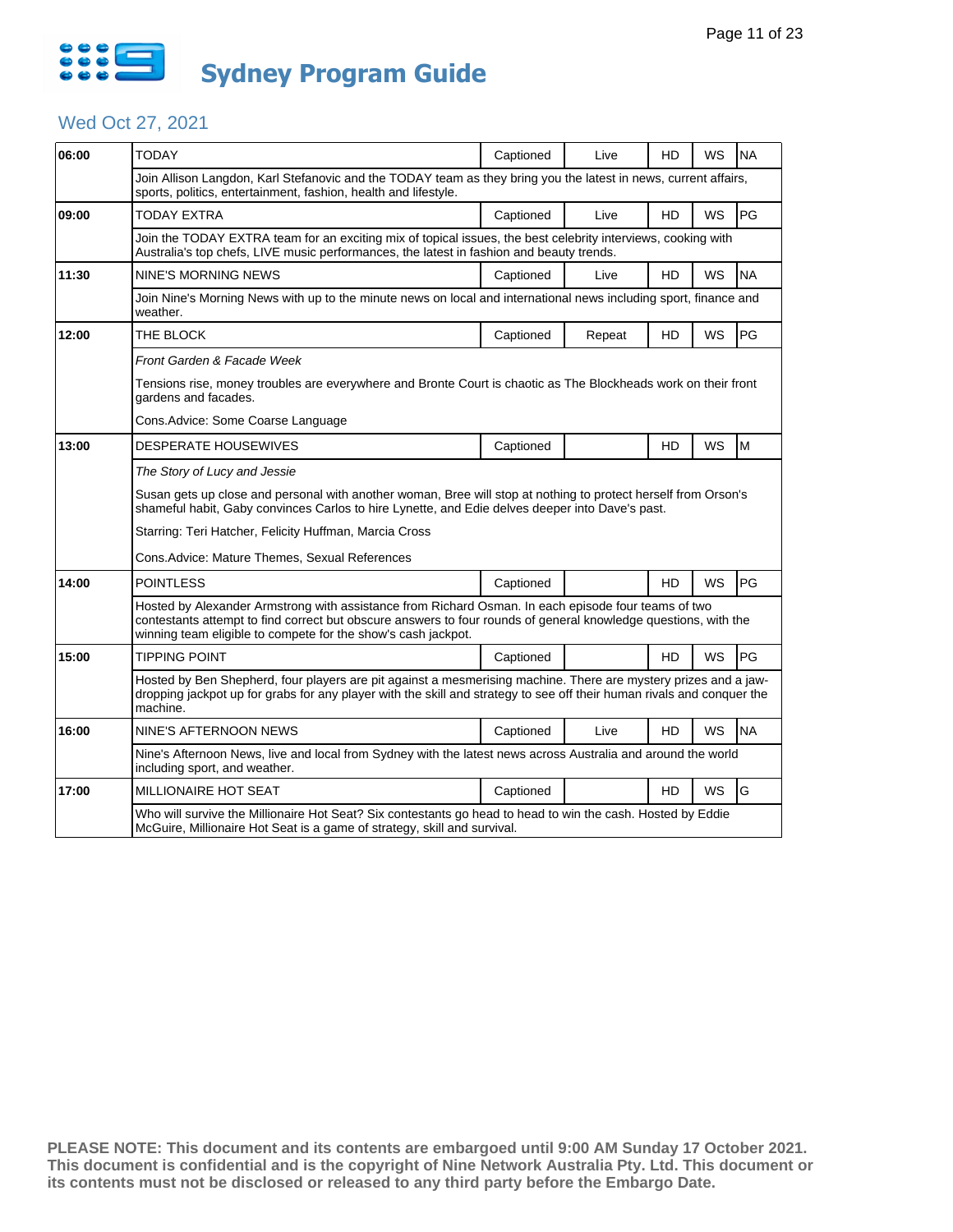

# Wed Oct 27, 2021

| 18:00 |                                                                                                                                                                                                                                                       |           |        |    |    |           |  |  |
|-------|-------------------------------------------------------------------------------------------------------------------------------------------------------------------------------------------------------------------------------------------------------|-----------|--------|----|----|-----------|--|--|
|       | <b>NINE NEWS</b>                                                                                                                                                                                                                                      | Captioned | Live   | HD | WS | <b>NA</b> |  |  |
|       | Join Nine News for the latest in news and events that affect you in your local city, as well as news from across<br>Australia and the world.                                                                                                          |           |        |    |    |           |  |  |
| 19:00 | A CURRENT AFFAIR                                                                                                                                                                                                                                      | Captioned | Live   | HD | WS | <b>NA</b> |  |  |
|       | Hosted by Tracy Grimshaw, A Current Affair covers the realms of politics, crime, human rights, science, technology,<br>celebrities and entertainment - all investigated by a dedicated team.                                                          |           |        |    |    |           |  |  |
| 19:30 | THE BLOCK                                                                                                                                                                                                                                             | Captioned |        | HD | WS | <b>PG</b> |  |  |
|       | Front Garden & Facade Week                                                                                                                                                                                                                            |           |        |    |    |           |  |  |
|       | The Blockheads are ecstatic as their families are coming to visit. The teams reflect on their time on The Block.                                                                                                                                      |           |        |    |    |           |  |  |
|       | Cons.Advice: Some Coarse Language                                                                                                                                                                                                                     |           |        |    |    |           |  |  |
| 20:40 | LOVE ISLAND AUSTRALIA                                                                                                                                                                                                                                 | Captioned |        | HD | WS | M         |  |  |
|       | For the first time Love Island Australia will be filmed in Australia, in the stunning location of northern NSW. Hosted<br>by Sophie Monk, a group of sexy singles are set to entertain and provide some much needed laughs as they seek<br>true love. |           |        |    |    |           |  |  |
|       | Cons.Advice: Sexual References, Some Coarse Language                                                                                                                                                                                                  |           |        |    |    |           |  |  |
| 21:40 | BOTCHED: MOST MEMORABLE<br>CELEBRITY PATIENTS                                                                                                                                                                                                         | Captioned |        | HD | WS | M         |  |  |
|       | Botched: Most Memorable Celebrity Patients                                                                                                                                                                                                            |           |        |    |    |           |  |  |
|       | Dr Dubrow and Dr Nassif treat celebrity patients with a lot of bad plastic surgery, including outspoken supermodel<br>Janice Dickinson, a Real Housewife and fan favourite Tiffany "New York" Pollard.                                                |           |        |    |    |           |  |  |
|       |                                                                                                                                                                                                                                                       |           |        |    |    |           |  |  |
|       | Cons.Advice: Medical Procedures, Nudity, Themes                                                                                                                                                                                                       |           |        |    |    |           |  |  |
| 22:40 | <b>NINE NEWS LATE</b>                                                                                                                                                                                                                                 | Captioned | Live   | HD | WS | <b>NA</b> |  |  |
|       | Join the Nine News Late team for the very latest and for all of today's top stories from Australia and around the<br>world.                                                                                                                           |           |        |    |    |           |  |  |
| 23:10 | <b>PEARSON</b>                                                                                                                                                                                                                                        | Captioned |        | HD | WS | M         |  |  |
|       | <b>The Rival</b>                                                                                                                                                                                                                                      |           |        |    |    |           |  |  |
|       | Angela leads a tent city outside of City Hall; Keri thinks more about her future; McGann recovers Nick.                                                                                                                                               |           |        |    |    |           |  |  |
|       | Starring: Gina Torres, Bethany Joy Lenz, Simon Kassianides                                                                                                                                                                                            |           |        |    |    |           |  |  |
|       | Cons.Advice: Mature Themes, Some Violence, Some Coarse Language                                                                                                                                                                                       |           |        |    |    |           |  |  |
| 00:00 | Tipping Point                                                                                                                                                                                                                                         | Captioned | Repeat | HD | WS | PG        |  |  |
|       | Hosted by Ben Shepherd, four players are pit against a mesmerising machine. There are mystery prizes and a jaw-<br>dropping jackpot up for grabs for any player with the skill and strategy to see off their human rivals and conquer the<br>machine. |           |        |    |    |           |  |  |
| 01:00 | A CURRENT AFFAIR                                                                                                                                                                                                                                      | Captioned | Repeat | HD | WS | <b>NA</b> |  |  |
|       | Hosted by Tracy Grimshaw, A Current Affair covers the realms of politics, crime, human rights, science, technology,<br>celebrities and entertainment - all investigated by a dedicated team.                                                          |           |        |    |    |           |  |  |
| 01:30 | TV SHOP - HOME SHOPPING                                                                                                                                                                                                                               |           | Repeat | HD | WS | G         |  |  |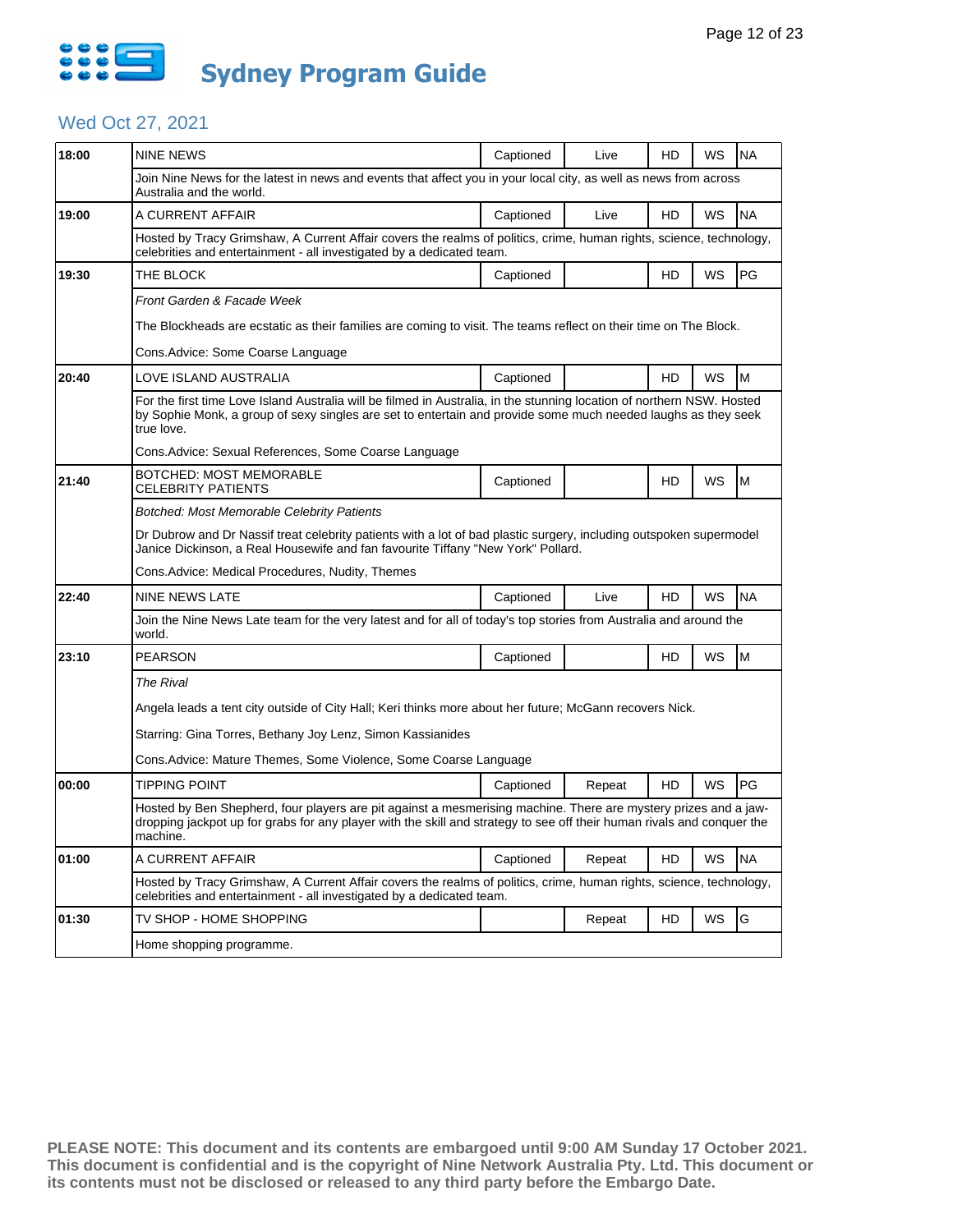

# Wed Oct 27, 2021

| 02:00 | TV SHOP - HOME SHOPPING                                                                                                                                                            |           | Repeat | HD | WS        | G         |
|-------|------------------------------------------------------------------------------------------------------------------------------------------------------------------------------------|-----------|--------|----|-----------|-----------|
|       | Home shopping programme.                                                                                                                                                           |           |        |    |           |           |
| 02:30 | <b>GLOBAL SHOP</b>                                                                                                                                                                 |           | Repeat | HD | WS        | G         |
|       | Power XL Air Fryer Oven                                                                                                                                                            |           |        |    |           |           |
|       | Home shopping programme.                                                                                                                                                           |           |        |    |           |           |
| 03:00 | TV SHOP - HOME SHOPPING                                                                                                                                                            |           | Repeat | HD | <b>WS</b> | G         |
|       | Home shopping programme.                                                                                                                                                           |           |        |    |           |           |
| 03:30 | TV SHOP - HOME SHOPPING                                                                                                                                                            |           | Repeat | HD | WS        | G         |
|       | Home shopping programme.                                                                                                                                                           |           |        |    |           |           |
| 04:00 | TV SHOP - HOME SHOPPING                                                                                                                                                            |           | Repeat | HD | <b>WS</b> | G         |
|       | Home shopping programme.                                                                                                                                                           |           |        |    |           |           |
| 04:30 | TV SHOP - HOME SHOPPING                                                                                                                                                            |           | Repeat | HD | <b>WS</b> | G         |
|       | Home shopping programme.                                                                                                                                                           |           |        |    |           |           |
| 05:00 | NINE NEWS EARLY EDITION                                                                                                                                                            | Captioned | Live   | HD | WS        | <b>NA</b> |
|       | Join the Nine News team first thing for up to date news from Australia and around the world as well as the latest in<br>sport and weather.                                         |           |        |    |           |           |
| 05:30 | <b>TODAY</b>                                                                                                                                                                       | Captioned | Live   | HD | WS        | <b>NA</b> |
|       | Join Allison Langdon, Karl Stefanovic and the TODAY team as they bring you the latest in news, current affairs,<br>sports, politics, entertainment, fashion, health and lifestyle. |           |        |    |           |           |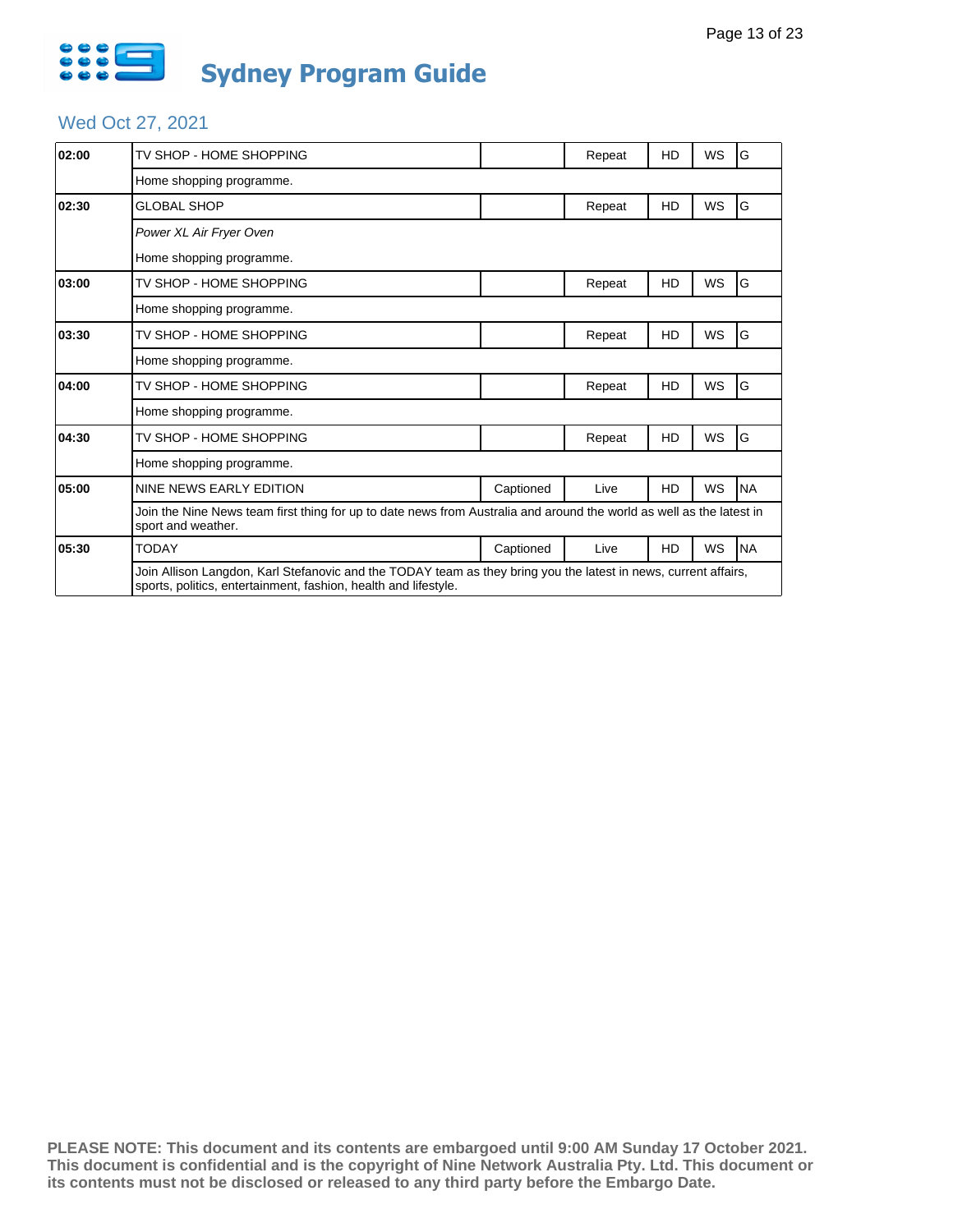

# Thu Oct 28, 2021

| 06:00 | <b>TODAY</b>                                                                                                                                                                                                                                                                            | Captioned | Live   | HD        | WS        | <b>NA</b> |  |  |
|-------|-----------------------------------------------------------------------------------------------------------------------------------------------------------------------------------------------------------------------------------------------------------------------------------------|-----------|--------|-----------|-----------|-----------|--|--|
|       | Join Allison Langdon, Karl Stefanovic and the TODAY team as they bring you the latest in news, current affairs,<br>sports, politics, entertainment, fashion, health and lifestyle.                                                                                                      |           |        |           |           |           |  |  |
| 09:00 | TODAY EXTRA                                                                                                                                                                                                                                                                             | Captioned | Live   | HD        | <b>WS</b> | PG        |  |  |
|       | Join the TODAY EXTRA team for an exciting mix of topical issues, the best celebrity interviews, cooking with<br>Australia's top chefs, LIVE music performances, the latest in fashion and beauty trends.                                                                                |           |        |           |           |           |  |  |
| 11:30 | <b>NINE'S MORNING NEWS</b>                                                                                                                                                                                                                                                              | Captioned | Live   | HD        | <b>WS</b> | <b>NA</b> |  |  |
|       | Join Nine's Morning News with up to the minute news on local and international news including sport, finance and<br>weather.                                                                                                                                                            |           |        |           |           |           |  |  |
| 12:00 | THE BLOCK                                                                                                                                                                                                                                                                               | Captioned | Repeat | <b>HD</b> | WS        | PG        |  |  |
|       | Front Garden & Facade Week                                                                                                                                                                                                                                                              |           |        |           |           |           |  |  |
|       | The Blockheads are ecstatic as their families are coming to visit. The teams reflect on their time on The Block.                                                                                                                                                                        |           |        |           |           |           |  |  |
|       | Cons.Advice: Some Coarse Language                                                                                                                                                                                                                                                       |           |        |           |           |           |  |  |
| 13:00 | <b>DESPERATE HOUSEWIVES</b>                                                                                                                                                                                                                                                             | Captioned |        | HD        | <b>WS</b> | M         |  |  |
|       | A Spark. To Pierce the Dark.                                                                                                                                                                                                                                                            |           |        |           |           |           |  |  |
|       | Life is full of nasty shocks. Bree considers selling her business to save her marriage, Lynette is threatened by her<br>new boss, boundaries are crossed for Gaby and Carlos, Katherine is caught in unexpected circumstances, and<br>Edie's worst fears come true.                     |           |        |           |           |           |  |  |
|       | Starring: Teri Hatcher, Felicity Huffman, Marcia Cross                                                                                                                                                                                                                                  |           |        |           |           |           |  |  |
|       | Cons. Advice: Mature Themes, Sexual References                                                                                                                                                                                                                                          |           |        |           |           |           |  |  |
| 14:00 | <b>POINTLESS</b>                                                                                                                                                                                                                                                                        | Captioned |        | HD        | WS        | PG        |  |  |
|       | Hosted by Alexander Armstrong with assistance from Richard Osman. In each episode four teams of two<br>contestants attempt to find correct but obscure answers to four rounds of general knowledge questions, with the<br>winning team eligible to compete for the show's cash jackpot. |           |        |           |           |           |  |  |
| 15:00 | <b>TIPPING POINT</b>                                                                                                                                                                                                                                                                    | Captioned |        | HD        | WS        | PG        |  |  |
|       | Hosted by Ben Shepherd, four players are pit against a mesmerising machine. There are mystery prizes and a jaw-<br>dropping jackpot up for grabs for any player with the skill and strategy to see off their human rivals and conquer the<br>machine.                                   |           |        |           |           |           |  |  |
| 16:00 | NINE'S AFTERNOON NEWS                                                                                                                                                                                                                                                                   | Captioned | Live   | HD        | WS        | <b>NA</b> |  |  |
|       | Nine's Afternoon News, live and local from Sydney with the latest news across Australia and around the world<br>including sport, and weather.                                                                                                                                           |           |        |           |           |           |  |  |
| 17:00 | <b>MILLIONAIRE HOT SEAT</b>                                                                                                                                                                                                                                                             | Captioned | Repeat | HD        | WS        | G         |  |  |
|       | Who will survive the Millionaire Hot Seat? Six contestants go head to head to win the cash. Hosted by Eddie<br>McGuire, Millionaire Hot Seat is a game of strategy, skill and survival.                                                                                                 |           |        |           |           |           |  |  |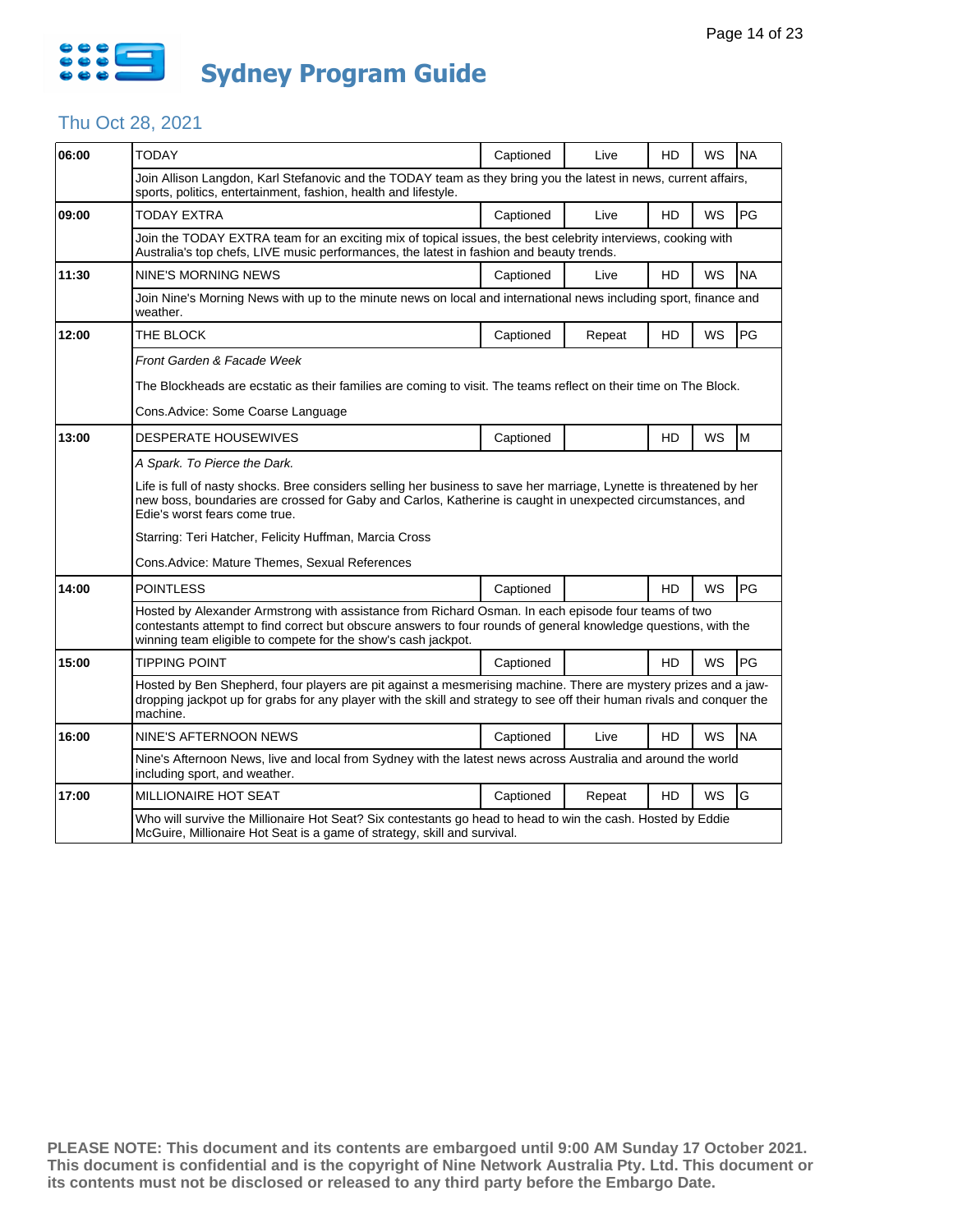

# Thu Oct 28, 2021

| 18:00 | <b>NINE NEWS</b>                                                                                                                                                                                                                                                                                                 | Captioned | Live   | HD | WS | <b>NA</b> |  |  |
|-------|------------------------------------------------------------------------------------------------------------------------------------------------------------------------------------------------------------------------------------------------------------------------------------------------------------------|-----------|--------|----|----|-----------|--|--|
|       | Join Nine News for the latest in news and events that affect you in your local city, as well as news from across<br>Australia and the world.                                                                                                                                                                     |           |        |    |    |           |  |  |
| 19:00 | A CURRENT AFFAIR                                                                                                                                                                                                                                                                                                 | Captioned | Live   | HD | WS | <b>NA</b> |  |  |
|       | Hosted by Tracy Grimshaw, A Current Affair covers the realms of politics, crime, human rights, science, technology,<br>celebrities and entertainment - all investigated by a dedicated team.                                                                                                                     |           |        |    |    |           |  |  |
| 19:30 | <b>PARAMEDICS</b>                                                                                                                                                                                                                                                                                                | Captioned | Repeat | HD | WS | M         |  |  |
|       | Cam responds to a call for help from parents desperate to save their son who is bleeding to death. Mike and Eamon<br>are confronted with a shocking Martial Arts injury, and a father and son weekend becomes a Dad's worst nightmare.                                                                           |           |        |    |    |           |  |  |
|       | Cons.Advice: Gory Scenes                                                                                                                                                                                                                                                                                         |           |        |    |    |           |  |  |
| 20:30 | LOVE ISLAND AUSTRALIA                                                                                                                                                                                                                                                                                            | Captioned |        | HD | WS | M         |  |  |
|       | For the first time Love Island Australia will be filmed in Australia, in the stunning location of northern NSW. Hosted<br>by Sophie Monk, a group of sexy singles are set to entertain and provide some much needed laughs as they seek<br>true love.                                                            |           |        |    |    |           |  |  |
|       | Cons.Advice: Sexual References, Some Coarse Language                                                                                                                                                                                                                                                             |           |        |    |    |           |  |  |
| 21:30 | LOVE ISLAND AUSTRALIA AFTERPARTY                                                                                                                                                                                                                                                                                 | Captioned |        | HD | WS | <b>MA</b> |  |  |
|       | Hosted by Abbie Chatfield and featuring the very latest gossip, behind-the-scenes stories, and exclusive former and<br>recently dumped Islander interviews, Afterparty is your sure-fire way to debrief and stay up to date with all that's<br>happening and about to happen in the Love Island Australia villa. |           |        |    |    |           |  |  |
|       | Cons. Advice: Sexual References, Some Coarse Language, Adult Themes                                                                                                                                                                                                                                              |           |        |    |    |           |  |  |
| 22:00 | NINE NEWS LATE                                                                                                                                                                                                                                                                                                   | Captioned | Live   | HD | WS | <b>NA</b> |  |  |
|       | Join the Nine News Late team for the very latest and for all of today's top stories from Australia and around the<br>world.                                                                                                                                                                                      |           |        |    |    |           |  |  |
| 22:30 | <b>REPORTED MISSING</b>                                                                                                                                                                                                                                                                                          | Captioned | Repeat | HD | WS | M         |  |  |
|       | Archie                                                                                                                                                                                                                                                                                                           |           |        |    |    |           |  |  |
|       | When an 82-year-old man suffering from advancing dementia goes missing, a full-scale land and air search is<br>launched.                                                                                                                                                                                         |           |        |    |    |           |  |  |
|       | Cons.Advice: Themes                                                                                                                                                                                                                                                                                              |           |        |    |    |           |  |  |
| 23:45 | THE FIX                                                                                                                                                                                                                                                                                                          | Captioned | Repeat | HD | WS | M         |  |  |
|       | Lie To Me                                                                                                                                                                                                                                                                                                        |           |        |    |    |           |  |  |
|       | The district attorney's office makes everyone take a lie detector test in an effort to find the mole feeding information<br>to Ezra Wolf; Maya receives an unexpected visit from Sevvy's son Gabe at work.                                                                                                       |           |        |    |    |           |  |  |
|       | Starring: Robin Tunney, Adam Rayner, Merrin Dungey                                                                                                                                                                                                                                                               |           |        |    |    |           |  |  |
|       | Cons.Advice: Some Violence                                                                                                                                                                                                                                                                                       |           |        |    |    |           |  |  |
| 00:35 | TIPPING POINT                                                                                                                                                                                                                                                                                                    | Captioned | Repeat | HD | WS | PG        |  |  |
|       | Hosted by Ben Shepherd, four players are pit against a mesmerising machine. There are mystery prizes and a jaw-<br>dropping jackpot up for grabs for any player with the skill and strategy to see off their human rivals and conquer the<br>machine.                                                            |           |        |    |    |           |  |  |
| 01:30 | TV SHOP - HOME SHOPPING                                                                                                                                                                                                                                                                                          |           | Repeat | HD | WS | G         |  |  |
|       | Home shopping programme.                                                                                                                                                                                                                                                                                         |           |        |    |    |           |  |  |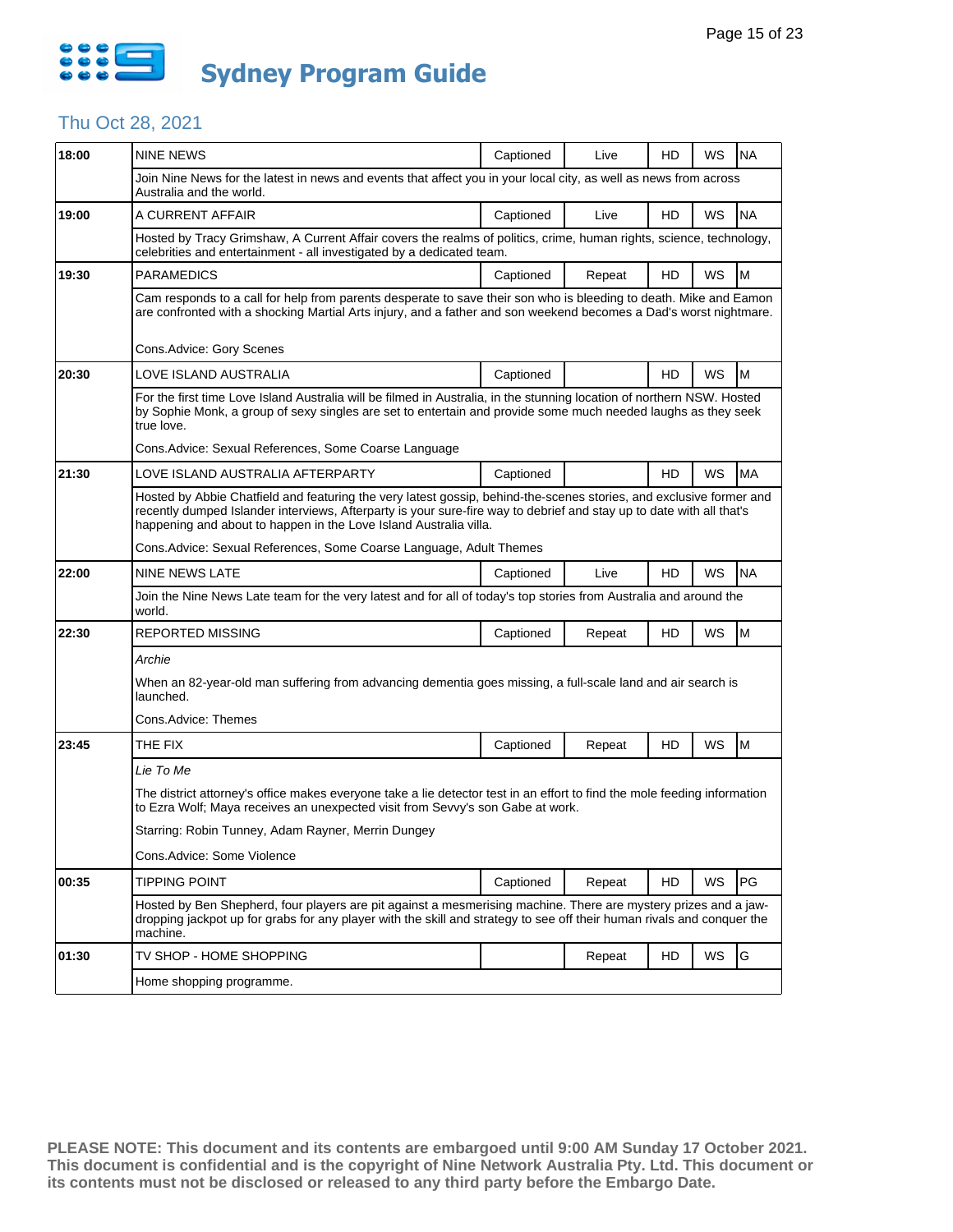

# Thu Oct 28, 2021

| 02:00 | TV SHOP - HOME SHOPPING                                                                                                                                                            |           | Repeat | HD | WS        | G         |
|-------|------------------------------------------------------------------------------------------------------------------------------------------------------------------------------------|-----------|--------|----|-----------|-----------|
|       | Home shopping programme.                                                                                                                                                           |           |        |    |           |           |
| 02:30 | <b>GLOBAL SHOP</b>                                                                                                                                                                 |           | Repeat | HD | WS        | G         |
|       | Copper Chef Titan Pan                                                                                                                                                              |           |        |    |           |           |
|       | Home shopping programme.                                                                                                                                                           |           |        |    |           |           |
| 03:00 | TV SHOP - HOME SHOPPING                                                                                                                                                            |           | Repeat | HD | <b>WS</b> | G         |
|       | Home shopping programme.                                                                                                                                                           |           |        |    |           |           |
| 03:30 | TV SHOP - HOME SHOPPING                                                                                                                                                            |           | Repeat | HD | WS        | G         |
|       | Home shopping programme.                                                                                                                                                           |           |        |    |           |           |
| 04:00 | TV SHOP - HOME SHOPPING                                                                                                                                                            |           | Repeat | HD | <b>WS</b> | G         |
|       | Home shopping programme.                                                                                                                                                           |           |        |    |           |           |
| 04:30 | TV SHOP - HOME SHOPPING                                                                                                                                                            |           | Repeat | HD | <b>WS</b> | G         |
|       | Home shopping programme.                                                                                                                                                           |           |        |    |           |           |
| 05:00 | NINE NEWS EARLY EDITION                                                                                                                                                            | Captioned | Live   | HD | WS        | <b>NA</b> |
|       | Join the Nine News team first thing for up to date news from Australia and around the world as well as the latest in<br>sport and weather.                                         |           |        |    |           |           |
| 05:30 | <b>TODAY</b>                                                                                                                                                                       | Captioned | Live   | HD | WS        | <b>NA</b> |
|       | Join Allison Langdon, Karl Stefanovic and the TODAY team as they bring you the latest in news, current affairs,<br>sports, politics, entertainment, fashion, health and lifestyle. |           |        |    |           |           |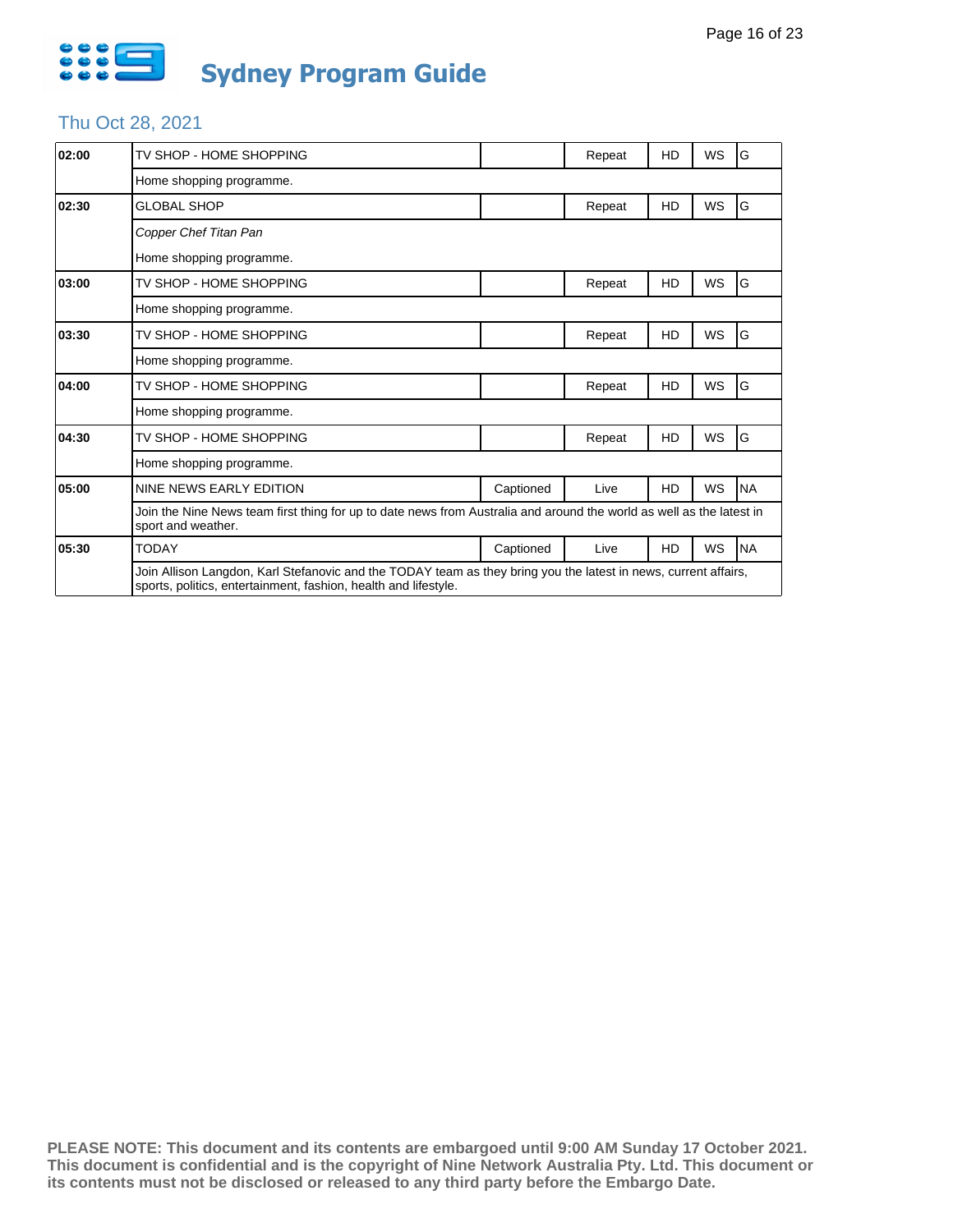

#### Fri Oct 29, 2021

| 06:00 | <b>TODAY</b>                                                                                                                                                                                                                                                                            | Captioned | Live   | HD             | <b>WS</b> | <b>NA</b> |  |
|-------|-----------------------------------------------------------------------------------------------------------------------------------------------------------------------------------------------------------------------------------------------------------------------------------------|-----------|--------|----------------|-----------|-----------|--|
|       | Join Allison Langdon, Karl Stefanovic and the TODAY team as they bring you the latest in news, current affairs,<br>sports, politics, entertainment, fashion, health and lifestyle.                                                                                                      |           |        |                |           |           |  |
| 09:00 | <b>TODAY EXTRA</b>                                                                                                                                                                                                                                                                      | Captioned | Live   | HD             | WS        | PG        |  |
|       | Join the TODAY EXTRA team for an exciting mix of topical issues, the best celebrity interviews, cooking with<br>Australia's top chefs, LIVE music performances, the latest in fashion and beauty trends.                                                                                |           |        |                |           |           |  |
| 11:30 | NINE'S MORNING NEWS                                                                                                                                                                                                                                                                     | Captioned | Live   | H <sub>D</sub> | <b>WS</b> | <b>NA</b> |  |
|       | Join Nine's Morning News with up to the minute news on local and international news including sport, finance and<br>weather.                                                                                                                                                            |           |        |                |           |           |  |
| 12:00 | <b>BENNY &amp; JOON</b><br>1993                                                                                                                                                                                                                                                         | Captioned | Repeat | <b>HD</b>      | <b>WS</b> | PG        |  |
|       | Starring: Johnny Depp, Mary Stuart Masterson, Aidan Quinn<br>Cons. Advice: Adult Themes, Some Coarse Language                                                                                                                                                                           |           |        |                |           |           |  |
| 14:00 | <b>POINTLESS</b>                                                                                                                                                                                                                                                                        | Captioned |        | <b>HD</b>      | <b>WS</b> | PG        |  |
|       | Hosted by Alexander Armstrong with assistance from Richard Osman. In each episode four teams of two<br>contestants attempt to find correct but obscure answers to four rounds of general knowledge questions, with the<br>winning team eligible to compete for the show's cash jackpot. |           |        |                |           |           |  |
| 15:00 | <b>TIPPING POINT</b>                                                                                                                                                                                                                                                                    | Captioned |        | <b>HD</b>      | <b>WS</b> | PG        |  |
|       | Hosted by Ben Shepherd, four players are pit against a mesmerising machine. There are mystery prizes and a jaw-<br>dropping jackpot up for grabs for any player with the skill and strategy to see off their human rivals and conguer the<br>machine.                                   |           |        |                |           |           |  |
| 16:00 | NINE'S AFTERNOON NEWS                                                                                                                                                                                                                                                                   | Captioned | Live   | H <sub>D</sub> | <b>WS</b> | <b>NA</b> |  |
|       | Nine's Afternoon News, live and local from Sydney with the latest news across Australia and around the world<br>including sport, and weather.                                                                                                                                           |           |        |                |           |           |  |
| 17:00 | <b>MILLIONAIRE HOT SEAT</b>                                                                                                                                                                                                                                                             | Captioned | Repeat | HD             | <b>WS</b> | G         |  |
|       | Who will survive the Millionaire Hot Seat? Six contestants go head to head to win the cash. Hosted by Eddie<br>McGuire, Millionaire Hot Seat is a game of strategy, skill and survival.                                                                                                 |           |        |                |           |           |  |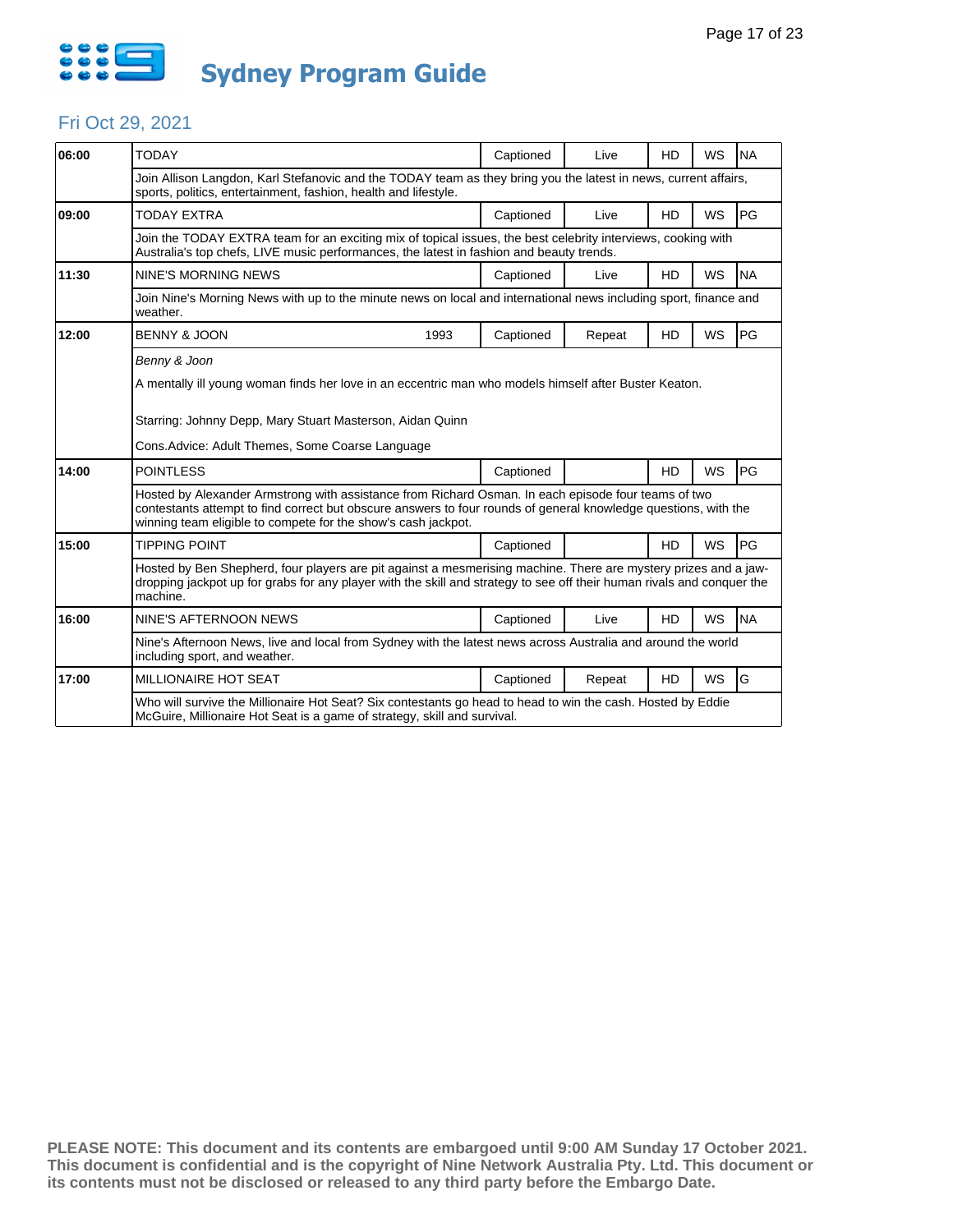

#### Fri Oct 29, 2021

| 18:00 | <b>NINE NEWS</b>                                                                                                                                                                                                                                                                                                                                     | Captioned | Live   | HD        | WS | <b>NA</b> |  |  |
|-------|------------------------------------------------------------------------------------------------------------------------------------------------------------------------------------------------------------------------------------------------------------------------------------------------------------------------------------------------------|-----------|--------|-----------|----|-----------|--|--|
|       | Join Nine News for the latest in news and events that affect you in your local city, as well as news from across<br>Australia and the world.                                                                                                                                                                                                         |           |        |           |    |           |  |  |
| 19:00 | A CURRENT AFFAIR                                                                                                                                                                                                                                                                                                                                     | Captioned | Live   | HD        | WS | <b>NA</b> |  |  |
|       | Hosted by Tracy Grimshaw, A Current Affair covers the realms of politics, crime, human rights, science, technology,<br>celebrities and entertainment - all investigated by a dedicated team.                                                                                                                                                         |           |        |           |    |           |  |  |
| 19:30 | TARONGA: WHO'S WHO IN THE ZOO                                                                                                                                                                                                                                                                                                                        | Captioned |        | HD        | WS | PG        |  |  |
|       | Giraffe Migration                                                                                                                                                                                                                                                                                                                                    |           |        |           |    |           |  |  |
|       | After five years of planning and construction, and at a cost of over 60 million dollars, Taronga Zoo's African<br>Savannah Precinct is finally finished, and ready for the first residents to move in. But moving these nervy new<br>tenants is no easy feat, and keepers will need plenty of patience to see the giraffe exhibit finally populated. |           |        |           |    |           |  |  |
|       | Cons.Advice: Themes                                                                                                                                                                                                                                                                                                                                  |           |        |           |    |           |  |  |
| 20:30 | 2008<br>MARLEY & ME                                                                                                                                                                                                                                                                                                                                  | Captioned | Repeat | HD        | WS | PG        |  |  |
|       | Marley & Me                                                                                                                                                                                                                                                                                                                                          |           |        |           |    |           |  |  |
|       | Newlyweds John and Jenny Grogan ponder the life-changing decision to start a family. Unsure of his preparedness<br>for raising children, John confesses his fears to his friend Sebastian, who comes up with the perfect solution: get<br>Jenny a puppy.                                                                                             |           |        |           |    |           |  |  |
|       | Starring: Jennifer Aniston, Owen Wilson, Eric Dane, Haley Bennett, Alan Arkin                                                                                                                                                                                                                                                                        |           |        |           |    |           |  |  |
|       | Cons.Advice: Mild Coarse Language, Sexual References, Adult Themes                                                                                                                                                                                                                                                                                   |           |        |           |    |           |  |  |
| 22:50 | THE BIG SICK<br>2017                                                                                                                                                                                                                                                                                                                                 | Captioned |        | HD        | WS | M         |  |  |
|       | The Big Sick                                                                                                                                                                                                                                                                                                                                         |           |        |           |    |           |  |  |
|       | Pakistan-born comedian Kumail and grad student Emily fall in love but struggle as their cultures clash. When Emily<br>contracts a mysterious illness, Kumail finds himself forced to face her feisty parents, his family's expectations, and<br>his true feelings.                                                                                   |           |        |           |    |           |  |  |
|       | Starring: Kumail Nanjiani, Zoe Kazan, Ray Ramano                                                                                                                                                                                                                                                                                                     |           |        |           |    |           |  |  |
|       | Cons. Advice: Some Coarse Language, Sexual References                                                                                                                                                                                                                                                                                                |           |        |           |    |           |  |  |
| 01:05 | <b>DESTINATION WA</b>                                                                                                                                                                                                                                                                                                                                | Captioned | Repeat | <b>HD</b> | WS | PG        |  |  |
|       | This week on Destination WA, Chrissy is heading out to the Swan Valley for a gastronomic adventure. Meanwhile,<br>Nikki hunts for wildflowers in Kalbarri.                                                                                                                                                                                           |           |        |           |    |           |  |  |
| 01:30 | TV SHOP - HOME SHOPPING                                                                                                                                                                                                                                                                                                                              |           | Repeat | HD        | WS | G         |  |  |
|       | Home shopping programme.                                                                                                                                                                                                                                                                                                                             |           |        |           |    |           |  |  |
| 02:00 | TV SHOP - HOME SHOPPING                                                                                                                                                                                                                                                                                                                              |           | Repeat | HD        | WS | G         |  |  |
|       | Home shopping programme.                                                                                                                                                                                                                                                                                                                             |           |        |           |    |           |  |  |
| 02:30 | TV SHOP - HOME SHOPPING                                                                                                                                                                                                                                                                                                                              |           | Repeat | HD        | WS | G         |  |  |
|       | Home shopping programme.                                                                                                                                                                                                                                                                                                                             |           |        |           |    |           |  |  |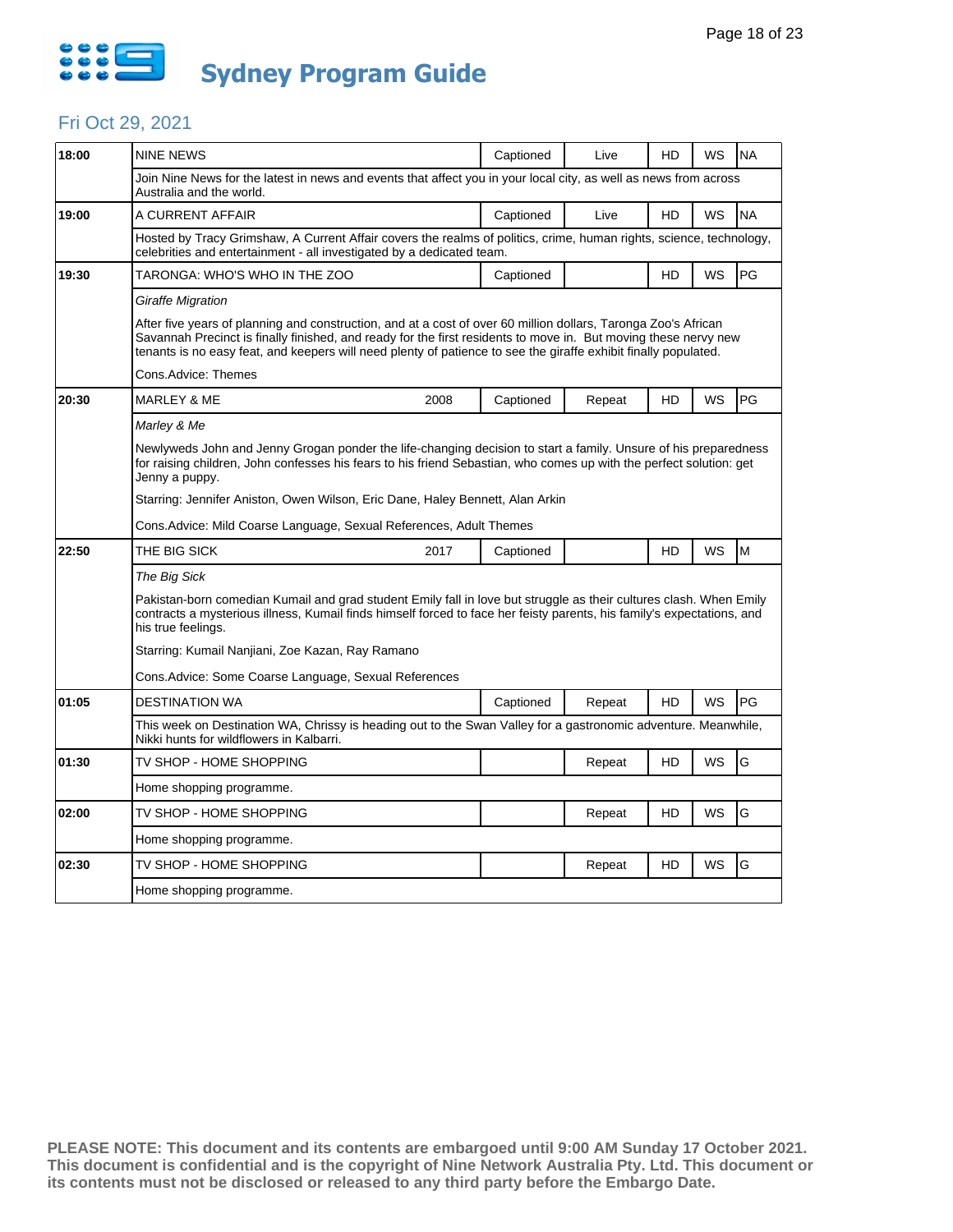

#### Fri Oct 29, 2021

| 03:00 | TV SHOP - HOME SHOPPING                                                                                                                                                                      |           | Repeat | HD        | WS        | G         |
|-------|----------------------------------------------------------------------------------------------------------------------------------------------------------------------------------------------|-----------|--------|-----------|-----------|-----------|
|       | Home shopping programme.                                                                                                                                                                     |           |        |           |           |           |
| 03:30 | TV SHOP - HOME SHOPPING                                                                                                                                                                      |           | Repeat | HD        | WS        | G         |
|       | Home shopping programme.                                                                                                                                                                     |           |        |           |           |           |
| 04:00 | <b>GLOBAL SHOP</b>                                                                                                                                                                           |           | Repeat | HD        | WS        | G         |
|       | <b>Bissell Crosswave Max</b>                                                                                                                                                                 |           |        |           |           |           |
|       | Home shopping programme.                                                                                                                                                                     |           |        |           |           |           |
| 04:30 | TV SHOP - HOME SHOPPING                                                                                                                                                                      |           | Repeat | HD        | WS        | G         |
|       | Home shopping programme.                                                                                                                                                                     |           |        |           |           |           |
| 05:00 | TV SHOP - HOME SHOPPING                                                                                                                                                                      |           | Repeat | <b>HD</b> | <b>WS</b> | G         |
|       | Home shopping programme.                                                                                                                                                                     |           |        |           |           |           |
| 05:30 | A CURRENT AFFAIR                                                                                                                                                                             | Captioned | Repeat | HD        | WS        | <b>NA</b> |
|       | Hosted by Tracy Grimshaw, A Current Affair covers the realms of politics, crime, human rights, science, technology,<br>celebrities and entertainment - all investigated by a dedicated team. |           |        |           |           |           |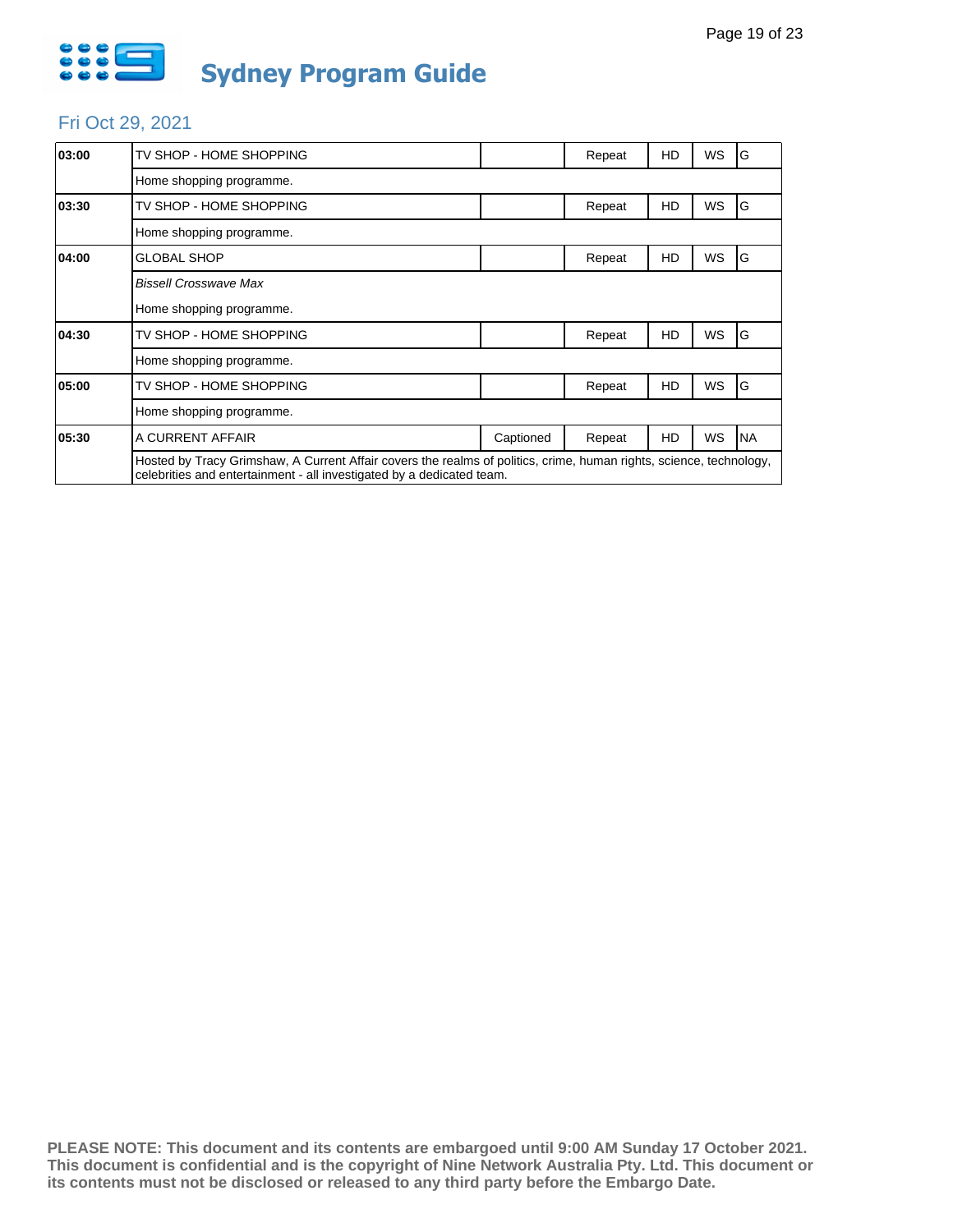

| 06:00 | <b>ANIMAL TALES</b>                                                                                                                                                                                                                                                                                                                                                                    | Captioned | Repeat | HD | WS        | PG         |  |  |
|-------|----------------------------------------------------------------------------------------------------------------------------------------------------------------------------------------------------------------------------------------------------------------------------------------------------------------------------------------------------------------------------------------|-----------|--------|----|-----------|------------|--|--|
|       | On this edition of Animal Tales, we uncover a slithering snake pit of terror right beside a backyard pool; home<br>renovations create havoc for a claustrophobic kitty as she gets caught in a wall cavity and more.                                                                                                                                                                   |           |        |    |           |            |  |  |
|       | Cons.Advice: Medical Procedures                                                                                                                                                                                                                                                                                                                                                        |           |        |    |           |            |  |  |
| 07:00 | WEEKEND TODAY                                                                                                                                                                                                                                                                                                                                                                          | Captioned | Live   | HD | WS        | <b>NA</b>  |  |  |
|       | Join the Weekend Today team as they bring you the latest in news, current affairs, sports, politics, entertainment,<br>fashion, health and lifestyle.                                                                                                                                                                                                                                  |           |        |    |           |            |  |  |
| 10:00 | TODAY EXTRA - SATURDAY                                                                                                                                                                                                                                                                                                                                                                 | Captioned |        | HD | WS        | PG         |  |  |
|       | Join the team for the best of TODAY EXTRA - an exciting mix of highlights from the week in review. Includes the<br>best celebrity interviews, cooking with Australia's top chefs, the latest in fashion & more.                                                                                                                                                                        |           |        |    |           |            |  |  |
| 12:00 | TBA                                                                                                                                                                                                                                                                                                                                                                                    | Captioned |        | HD | WS        | G          |  |  |
|       | Information To Follow.                                                                                                                                                                                                                                                                                                                                                                 |           |        |    |           |            |  |  |
| 12:30 | <b>DESTINATION WA</b>                                                                                                                                                                                                                                                                                                                                                                  | Captioned |        | HD | WS        | <b>PG</b>  |  |  |
|       | Join the Destination WA team as they show you the best WA has to offer, including one of Kalbarri's best food stops<br>and a relaxing camel ride.                                                                                                                                                                                                                                      |           |        |    |           |            |  |  |
| 13:00 | GOOD FOOD KITCHEN                                                                                                                                                                                                                                                                                                                                                                      | Captioned |        | HD | <b>WS</b> | G          |  |  |
|       | Danielle kicks off with her Chermoula chicken kebabs with saffron and almond couscous, and Jill shows us her<br>version of fast-food, a plate of Hot smoked salmon and green beans that comes together in seconds. Berowra<br>Waters pastry chef and Josephine Pignolet Young Chef of the Year winner Lauren Eldridge sweetens up the kitchen<br>with some outstanding Brunswick buns. |           |        |    |           |            |  |  |
| 13:30 | <b>MY WAY</b>                                                                                                                                                                                                                                                                                                                                                                          | Captioned |        | HD | WS        | <b>TBC</b> |  |  |
|       | In this Great Queensland Getaway special, we travel the state to meet the stories behind must-do experiences like<br>Winton's Australian Age of Dinosaurs, City Winery Brisbane, the Mossman Gorge Centre and the Lady Musgrave<br>Experience.                                                                                                                                         |           |        |    |           |            |  |  |
| 14:00 | TARONGA: WHO'S WHO IN THE ZOO                                                                                                                                                                                                                                                                                                                                                          | Captioned | Repeat | HD | WS        | <b>PG</b>  |  |  |
|       | Giraffe Migration                                                                                                                                                                                                                                                                                                                                                                      |           |        |    |           |            |  |  |
|       | After five years of planning and construction, and at a cost of over 60 million dollars, Taronga Zoo's African<br>Savannah Precinct is finally finished, and ready for the first residents to move in. But moving these nervy new<br>tenants is no easy feat, and keepers will need plenty of patience to see the giraffe exhibit finally populated.                                   |           |        |    |           |            |  |  |
|       | Cons.Advice: Themes                                                                                                                                                                                                                                                                                                                                                                    |           |        |    |           |            |  |  |
| 15:00 | THE BLOCK                                                                                                                                                                                                                                                                                                                                                                              | Captioned | Repeat | HD | WS        | PG         |  |  |
|       | Garage/Study/Wine Cellars Reveal                                                                                                                                                                                                                                                                                                                                                       |           |        |    |           |            |  |  |
|       | 10,000? The teams struggle to finish their massive spaces before the judges arrive. Who takes home \$10,000                                                                                                                                                                                                                                                                            |           |        |    |           |            |  |  |
|       | Cons.Advice: Some Coarse Language                                                                                                                                                                                                                                                                                                                                                      |           |        |    |           |            |  |  |
| 16:30 | THE GARDEN GURUS                                                                                                                                                                                                                                                                                                                                                                       | Captioned |        | HD | WS        | G          |  |  |
|       | On a jam packed episode of The Garden Guru's this week, Bonnie shows you how to repair and refresh your aviary!<br>Later, Trev has some potting projects that will have you inspired and Darren gets you prepped for the heatwave.                                                                                                                                                     |           |        |    |           |            |  |  |
| 17:00 | NINE NEWS: FIRST AT FIVE                                                                                                                                                                                                                                                                                                                                                               | Captioned | Live   | HD | WS        | <b>NA</b>  |  |  |
|       | See it first with Nine News; join the team for all the latest in news, sport and weather.                                                                                                                                                                                                                                                                                              |           |        |    |           |            |  |  |
|       |                                                                                                                                                                                                                                                                                                                                                                                        |           |        |    |           |            |  |  |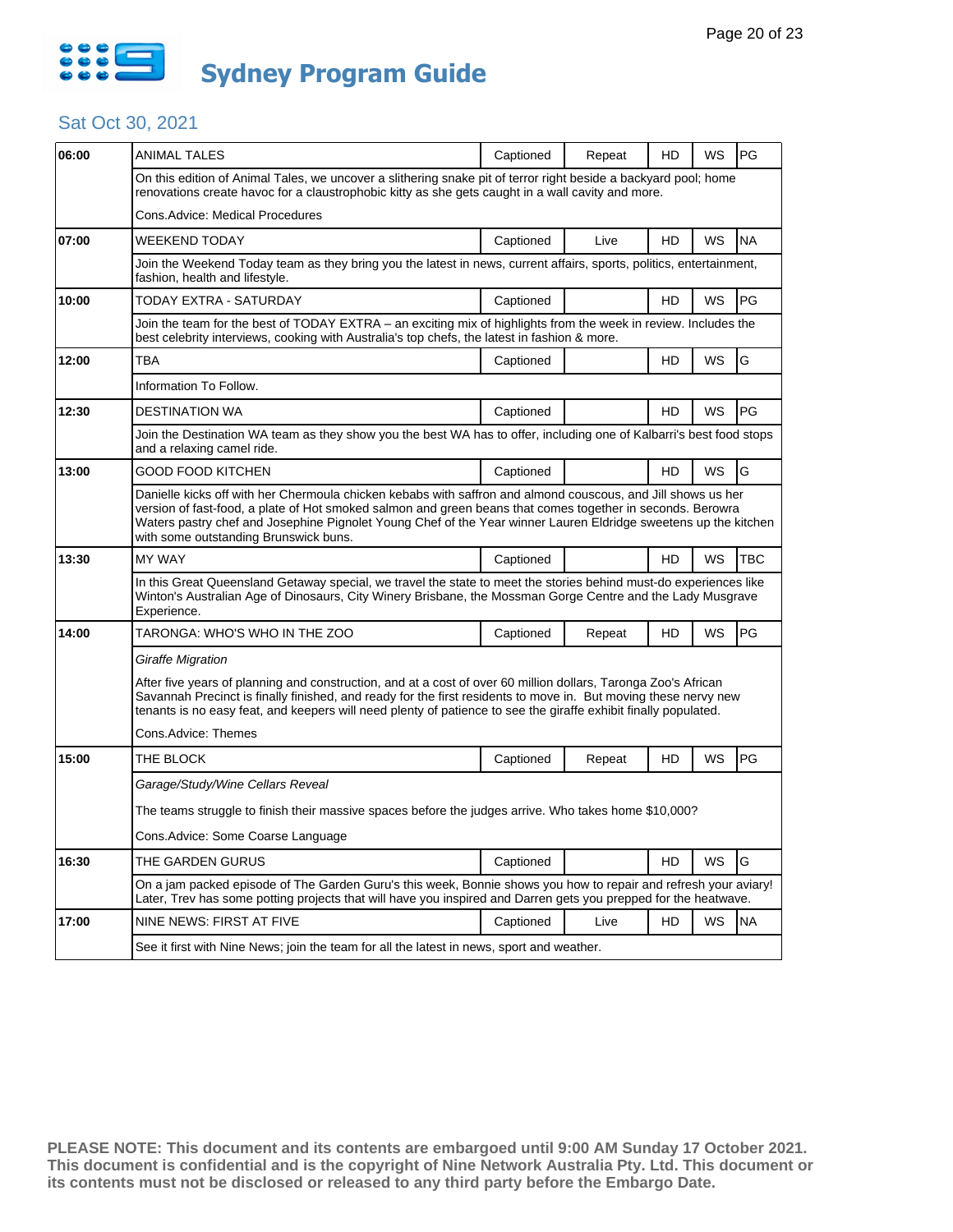

| 17:30 | <b>IGETAWAY</b>                                                                                                                                                         | Captioned | HD | WS | <b>IPG</b> |
|-------|-------------------------------------------------------------------------------------------------------------------------------------------------------------------------|-----------|----|----|------------|
|       | This week on Getaway we visit beautiful Rottnest Island, fly above the treetops on the Gold Coast plus take you on<br>Tone of New Zealand's most spectacular day trips. |           |    |    |            |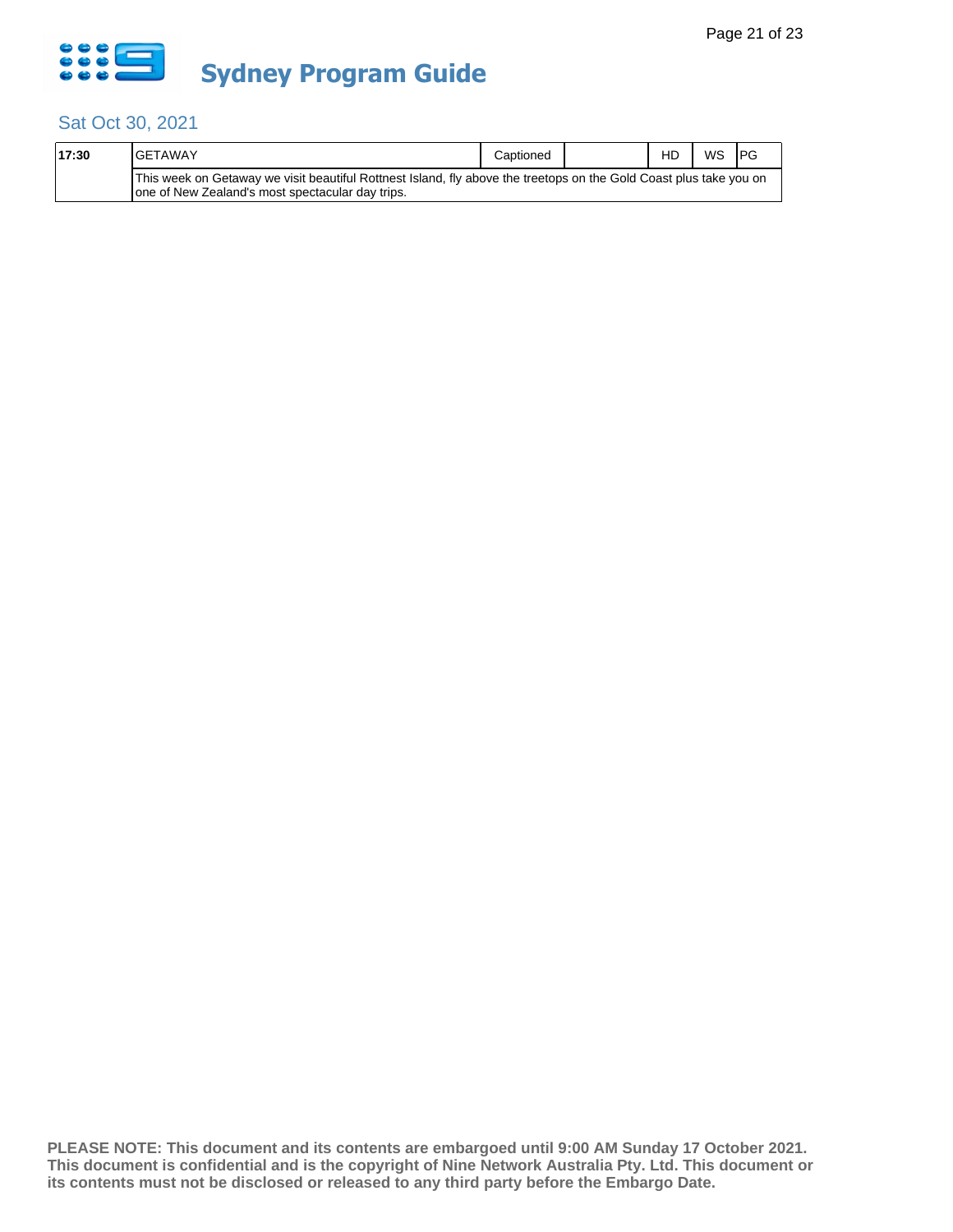

| 18:00 | <b>NINE NEWS SATURDAY</b>                                                                                                                                                                           |      | Captioned | Live   | HD | WS        | <b>NA</b> |  |
|-------|-----------------------------------------------------------------------------------------------------------------------------------------------------------------------------------------------------|------|-----------|--------|----|-----------|-----------|--|
|       | Join the Nine News team as they bring you all the latest in news; sport and weather.                                                                                                                |      |           |        |    |           |           |  |
| 19:00 | A CURRENT AFFAIR                                                                                                                                                                                    |      | Captioned | Live   | HD | <b>WS</b> | <b>NA</b> |  |
|       | A Current Affair covers the realms of politics, crime, human rights, science, technology, celebrities and<br>entertainment - all investigated by a dedicated team.                                  |      |           |        |    |           |           |  |
| 19:30 | MAMMA MIA: HERE WE GO AGAIN                                                                                                                                                                         | 2018 | Captioned | Repeat | HD | <b>WS</b> | PG        |  |
|       | Mamma Mia: Here We Go Again                                                                                                                                                                         |      |           |        |    |           |           |  |
|       | Looking back at her free-spirited mother's life and dancing towards her next chapter, Sophie throws open the doors<br>of the new Hotel Bella Donna.                                                 |      |           |        |    |           |           |  |
|       | Starring: Lily James, Amanda Seyfried, Meryl Streep                                                                                                                                                 |      |           |        |    |           |           |  |
|       | Cons.Advice: Sexual References                                                                                                                                                                      |      |           |        |    |           |           |  |
| 21:40 | <b>PITCH PERFECT 3</b>                                                                                                                                                                              | 2017 | Captioned | Repeat | HD | WS        | M         |  |
|       | Pitch Perfect 3                                                                                                                                                                                     |      |           |        |    |           |           |  |
|       | Following their win at the world championship, the now separated Bellas reunite for one last singing competition at<br>an overseas USO tour, but face a group who uses both instruments and voices. |      |           |        |    |           |           |  |
|       | Starring: Anna Kendrick, Rebel Wilson, Brittany Snow                                                                                                                                                |      |           |        |    |           |           |  |
|       | Cons.Advice: Sexual References                                                                                                                                                                      |      |           |        |    |           |           |  |
| 23:35 | 40 DAYS AND 40 NIGHTS                                                                                                                                                                               | 2002 | Captioned | Repeat | HD | WS        | M         |  |
|       | 40 Days and 40 Nights                                                                                                                                                                               |      |           |        |    |           |           |  |
|       | After a brutal break-up, a young man vows to stay celibate during the forty days of Lent, but finds the girl of his<br>dreams and is unable to do anything about it.                                |      |           |        |    |           |           |  |
|       | Starring: Josh Hartnett, Shannyn Sossamon, Paulo Costanzo                                                                                                                                           |      |           |        |    |           |           |  |
|       | Cons.Advice: A Sex Scene, Some Coarse Language, Sexual References                                                                                                                                   |      |           |        |    |           |           |  |
| 01:20 | A CURRENT AFFAIR                                                                                                                                                                                    |      | Captioned | Repeat | HD | <b>WS</b> | <b>NA</b> |  |
|       | A Current Affair covers the realms of politics, crime, human rights, science, technology, celebrities and<br>entertainment - all investigated by a dedicated team.                                  |      |           |        |    |           |           |  |
| 01:45 | <b>EXPLORE</b>                                                                                                                                                                                      |      | Captioned | Repeat | HD | <b>WS</b> | G         |  |
|       | Nuremberg                                                                                                                                                                                           |      |           |        |    |           |           |  |
|       |                                                                                                                                                                                                     |      |           |        |    |           |           |  |
|       | Explore TV takes you around the world to places you'll never forget.                                                                                                                                |      |           |        |    |           |           |  |
| 02:00 | TV SHOP - HOME SHOPPING                                                                                                                                                                             |      |           | Repeat | HD | WS        | G         |  |
|       | Home shopping programme.                                                                                                                                                                            |      |           |        |    |           |           |  |
| 02:30 | TV SHOP - HOME SHOPPING                                                                                                                                                                             |      |           | Repeat | HD | WS        | G         |  |